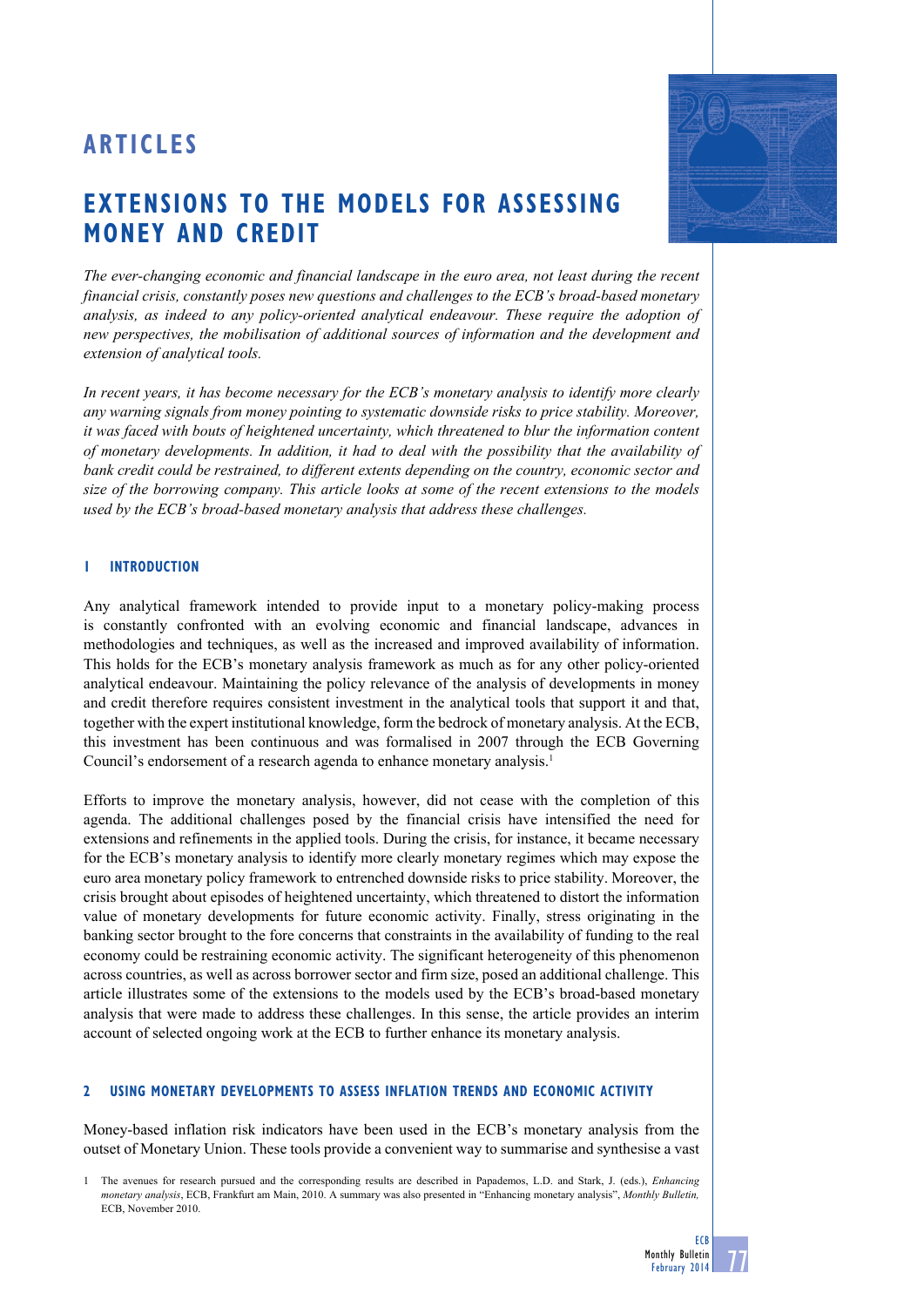amount of detailed information. They are, therefore, an integral element of the overall assessment of risks to price stability in the medium to long term, exploiting the robust leading indicator properties of broad money growth for trends in inflation. At the same time, the informational content of monetary variables is not exhausted in the medium to long-term link between money and price developments. Monetary developments can, for instance, be used to derive information on business and financial cycle dynamics. This section presents some recent extensions to the analytical toolkit applied by the ECB for exploiting policy-relevant information embedded in money.

# **2.1 Using M3 to predict shifts in the inflation regime**

The ECB's monetary policy strategy assigns a prominent role to monetary analysis for identifying risks to price stability over medium to longer-term horizons. This role recognises that the policy-relevant information in monetary developments about the outlook for prices is concentrated in the low-frequency movements of monetary quantities (i.e. averaging over long periods of time). A particularly pertinent way of operationalising this role is, therefore, to use the informational content of money to provide early warnings of shifts between distinct inflation regimes. The ECB's monetary analysis has, for some time now, deployed such an approach, using the model of Amisano and Fagan (2010).<sup>2,3</sup> This approach considers two possible inflation regimes: a "low" inflation regime (featuring a mean inflation rate of 1.6%) and a "high" inflation regime (featuring a mean inflation rate of 3.8%). The "low" inflation regime therefore nests both "benign" inflation outcomes broadly consistent with the Governing Council's aim of maintaining inflation around levels "below, but close to, 2%" over the medium term, and inflation outcomes that fluctuate within lower numerical ranges which  $-$  if sustained – can be viewed as being less consistent with that aim. The decision to use two inflation regimes was motivated by the fact that very low inflation outcomes had been very rare in the history of the euro area and its constituent Member States.

However, it became necessary to distinguish more precisely monetary regimes that are clearly consistent with the Governing Council's aim described above from monetary regimes that may expose the euro area monetary policy framework to systematic downside risks to price stability. The original approach was therefore extended to allow for downside departures from the "benign" price stability regime, despite the empirical challenges referred to above.

Under the extended model, euro area HICP inflation has three regimes: (i) a "low" inflation regime with a state-specific mean calibrated at  $0.5\%$ ;<sup>4</sup>(ii) a "medium" inflation regime, which is interpreted as being compatible with the Governing Council's 2003 communication on its policy aim over the medium term; and (iii) a "high" inflation regime, in which inflation is well above values compatible with price stability.

<sup>2</sup> See Amisano, G. and Fagan, G., "Money growth and inflation: a regime switching approach", *Working Paper Series*, No 1207, ECB, Frankfurt am Main, June 2010, and Amisano, G. and Fagan, G., "Money growth and inflation: a regime switching approach", *Journal of International Money and Finance,* Vol. 33, 2013, pp. 118-145.

<sup>3</sup> For the use of the Amisano and Fagan model by the ECB, see the box entitled "Monetary developments as indicators of inflation" in "Enhancing monetary analysis", *Monthly Bulletin,* ECB, November 2010, and "Money-based inflation risk indicators: principles and approaches" in Papademos, L.D. and Stark, J. (eds.), *Enhancing monetary analysis*, ECB, Frankfurt am Main, 2010, Chapter 4.

The calibration of the low inflation regime needed to balance the scarcity of observed low inflation periods against the need for empirical robustness. Experimenting with different values for the low inflation regime mean, however, did not yield qualitatively different results. For the extended model, see Amisano, G., Colavecchio, R. and Fagan, G., "A money-based indicator for deflation risk", *DEP Discussion Paper*, Macroeconomics and Finance Series 1/2014, Hamburg University, January 2014.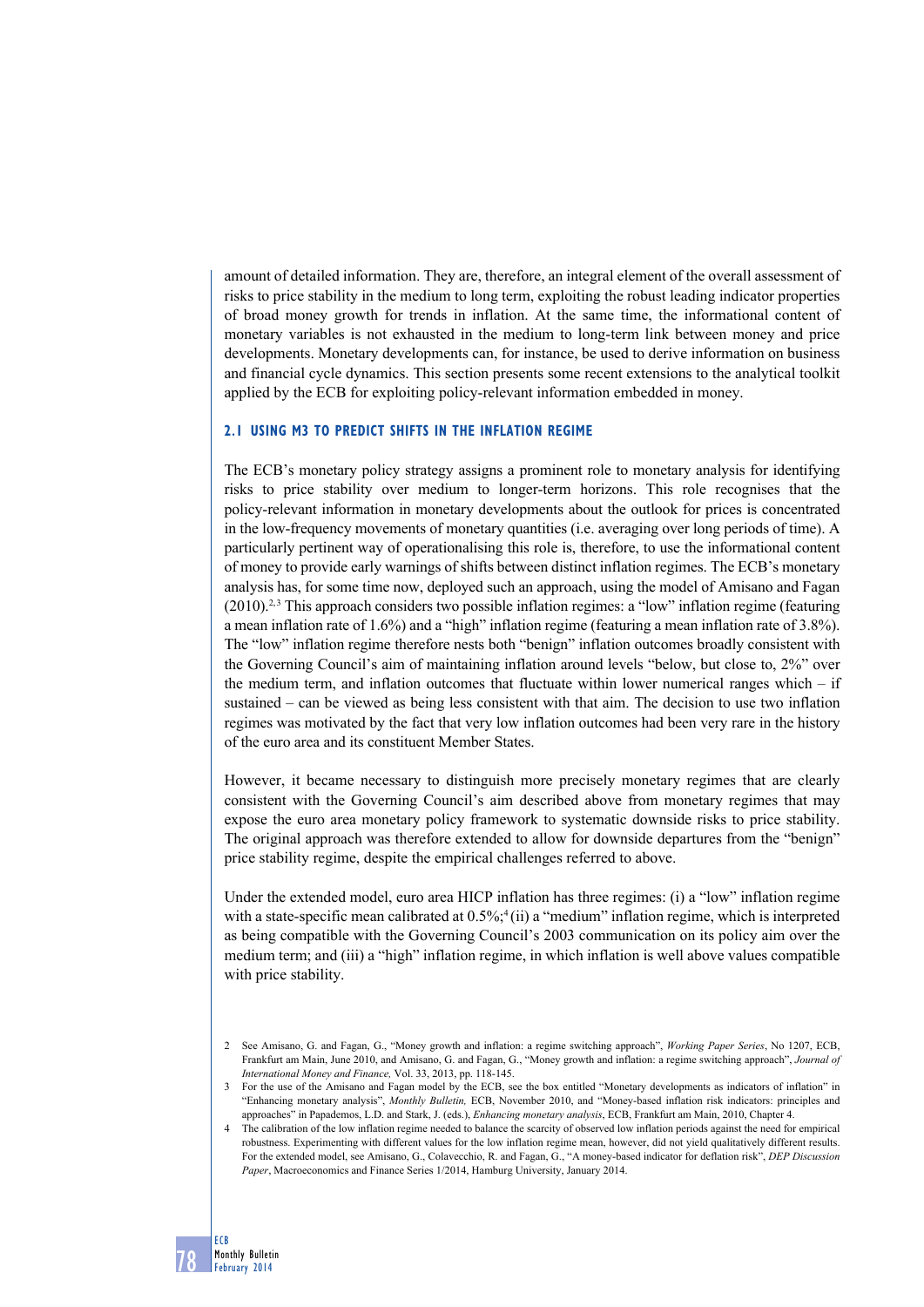Extensions to the models for assessing money and credit

The model can be used to map observed inflation outcomes onto probabilistic statements about being in each of the three regimes at any particular point in history.<sup>5</sup> These are characterisations of observed inflation readings and not predictive statements about future inflation regimes.

From a policy perspective, what is of central interest is how this approach exploits the leading indicator properties of money to provide early warnings about future shifts in the inflation regime. As in the original specification of the Amisano and Fagan model, the probabilities of switching from one regime to another (i.e. transition probabilities) are allowed to vary over time as a function of a smoothed measure of euro area M3 growth. Importantly, it is the lagged values of this measure that are used in the estimation of the transition probabilities. This feature implies that the model can be used to estimate



transition probabilities for up to nine quarters ahead. It should be highlighted, however, that the uncertainty surrounding these estimates increases as the projection horizon is prolonged.

Two results of the new specification of the Amisano and Fagan model are worth mentioning. First, the probability that the model assigns to the medium inflation regime is 63%, as of the third quarter of 2013 (see Chart 1). Therefore, despite a decline in that estimated probability over the recent past, the model continues to view a regime consistent with price stability as the most probable characterisation of the current state of inflation.

Second, the probability that the euro area will remain in the medium inflation regime in the future, given that it is currently in such a regime, remains very high (more than 90%) throughout the period until the fourth quarter of 2015 (see Chart 2). By contrast, the probability of a transition from a medium inflation regime to a low inflation regime is estimated to be rather small (below 10%), albeit higher than before 2011 (see Chart 3).

The influence of the recent subdued pace of monetary expansion in raising the probability of a low inflation regime since early 2012 can be gauged by comparing the solid line in Chart 3, i.e. the estimated transition probability using actual monetary developments, with the dotted horizontal line. The latter shows the probability of moving from the medium to the low inflation regime computed by setting the monetary indicator variable equal to its sample mean.<sup>6</sup> The probability corresponding to actual monetary developments is currently higher than the probability corresponding to average

<sup>5</sup> Inflation regimes themselves are unobservable but should be understood as reflecting persistent inflation readings close to a regimespecific central value. Therefore, single inflation readings cannot be mechanically assigned to a specific regime by comparing them with a predefined set of thresholds. Instead, the model can be used to estimate the probability that, at each point in time in the available history, inflation was in each of the three possible regimes. These are smoothed probabilities, i.e. they take into account the entire sample evidence and not just the latest data point.

<sup>6</sup> The transition probability corresponding to M3 growth set at the ECB's reference value (i.e. 4.5% per annum) is close to the one corresponding to average money growth.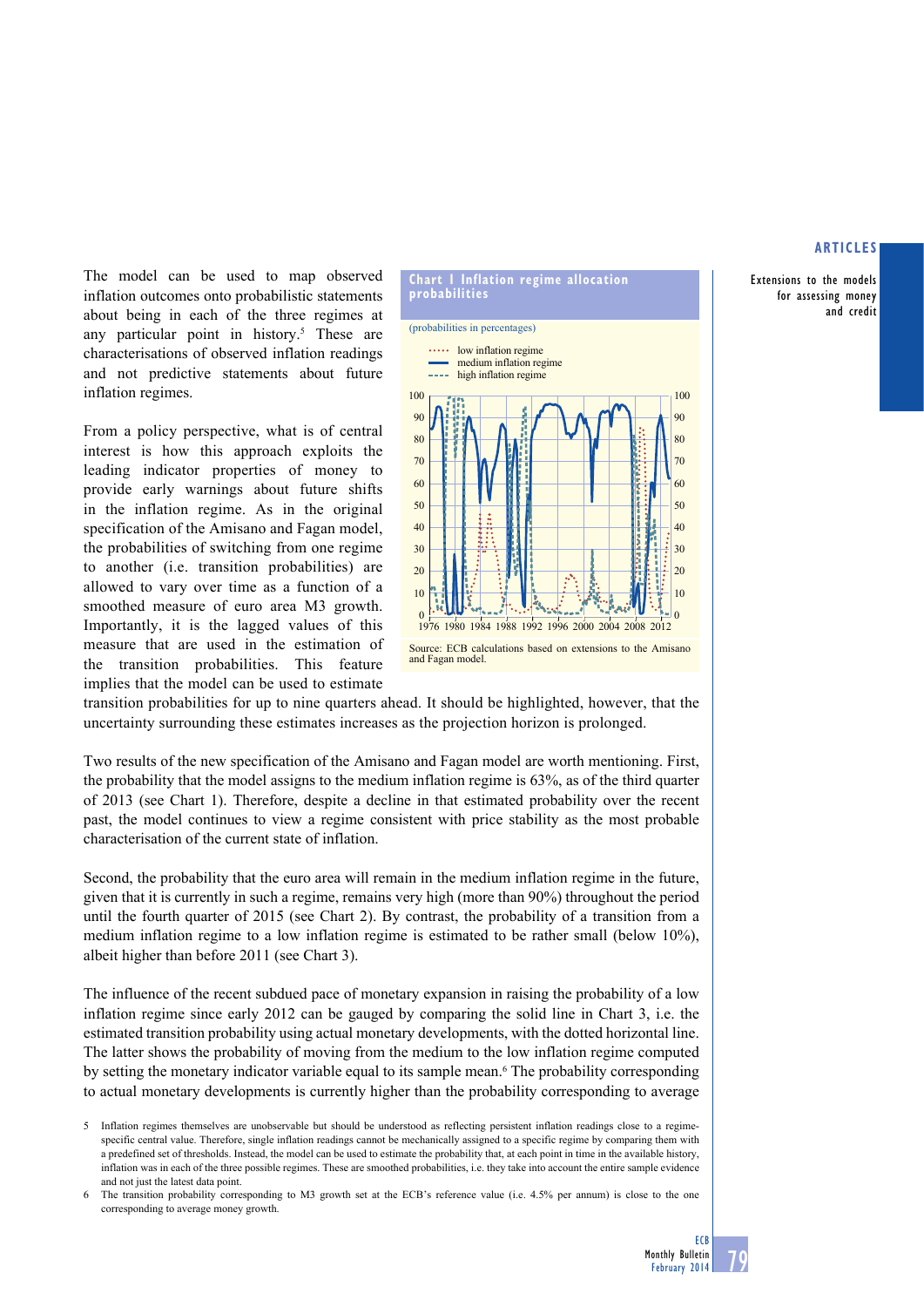

monetary conditions and is projected to remain higher. By nature, this approach does not offer an interpretation of the economic mechanisms that give rise to the leading indicator properties of monetary developments for inflation. Such an interpretation requires a structural approach. Box 1 offers some insights from using a structural approach to identify the common economic factors that drive monetary and price developments and whose influence is apparent earlier in monetary dynamics than in inflation.

Overall, the results of this three-state money-based early warning indicator of risks to price stability suggest that the probability that price developments may become entrenched in a low inflation regime, although not negligible, remains contained. By relying on transmission channels that use non-standard indicators of risks to price stability, this analysis affords a valuable cross-checking perspective on inflation projections, which are based mainly on real economic indicators.

#### **Box 1**

# **The link between money and inflation through the lens of a structural model**

This box sheds light on the common factors underlying the dynamics of monetary aggregates and those of inflation through the lens of a structural model estimated using euro area data from 1999 onwards.<sup>1</sup> The structural nature of the model helps to explain observed economic fluctuations in terms of exogenous drivers (i.e. structural shocks), each of which has

<sup>1</sup> The model is known as the Christiano, Motto and Rostagno, or CMR, model and belongs to the family of Dynamic Stochastic General Equilibrium (DSGE) models. It includes 16 variables, ranging from economic activity to product and labour markets, money, credit and the financial side of the economy. See Christiano, L., Rostagno, M. and Motto, R., "Financial factors in economic fluctuations", *Working Paper Series,* No 1192, ECB, Frankfurt am Main, May 2010.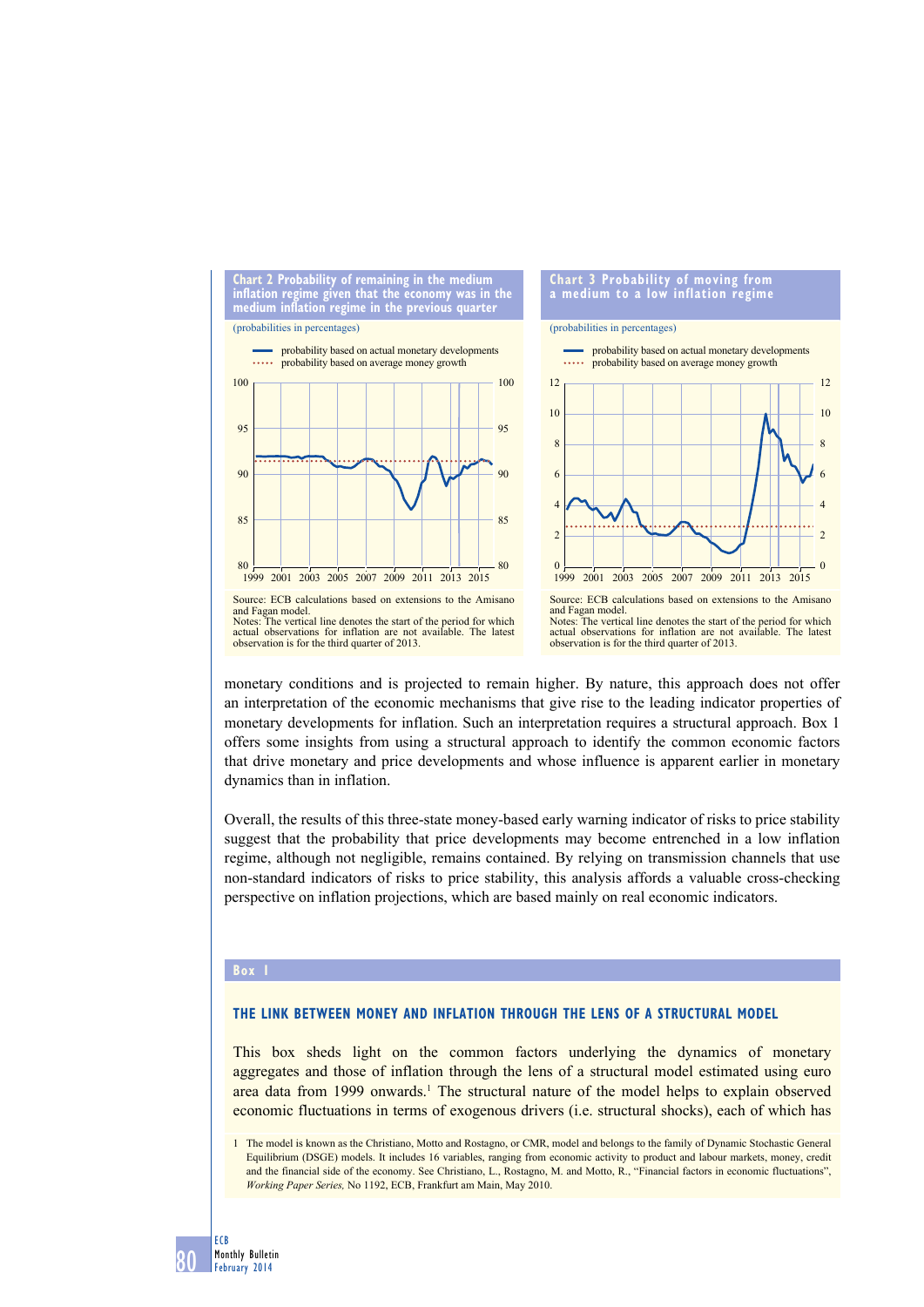Extensions to the models for assessing money and credit

different implications for macroeconomic dynamics. In particular, it is possible to measure the contribution of each shock to the dynamics of a given observable variable.<sup>2</sup>

The box focuses on identifying the common underlying drivers of money growth and inflation. It is not intended to study the long-term relationship between money and the price level, as documented in Benati,<sup>3</sup> but rather the exercise answers the questions: what are the structural shocks that make money growth and inflation move in the same direction in the short to medium term and what is the typical lead/lag structure of the shocks which, according to the model, contribute most to money growth and inflation? The analysis is based on the period from the first quarter of 1999 to the third quarter of 2013.

The evidence from the model suggests that two types of shocks are particularly important in generating co-movements of M3 growth and inflation. The first type of shock originates mainly within the financial and monetary side of the economy, and is related to the degree of riskiness in financial contracts and the valuation of borrowers' wealth. The second type of shock originates within the real side of the economy, and is mainly related to demand for consumption and investment.

Chart A presents the contributions of these shocks in explaining broad money growth and inflation. The shocks contributed negatively and in a sizeable manner to M3 growth and inflation,



Notes: Contributions to money growth and inflation stem from historical shock decompositions and include contributions from overall riskiness and consumption/investment demand. The latest observation is for the third quart

2 For shock decompositions of euro area variables see Fahr, S., Motto, R., Rostagno, M., Smets, F. and Tristani, O., "A monetary policy strategy in good and bad times: lessons from the recent past", *Economic Policy*, Vol. 28, 2013, pp. 243-288, or the box entitled "Monetary developments and macroeconomic dynamics: a structural interpretation" in "Enhancing monetary analysis", *Monthly Bulletin*, ECB, November 2010.

3 The structural model focuses mainly on the relationships at business cycle frequencies, although monetary variables and the price level co-move in the long run. For work on the short and long-term relation between money and inflation, see the box entitled "Short and long-term causality of M3 to inflation in the euro area", *Monthly Bulletin*, ECB, July 2007, and specifically for the long-term relationship, see Benati, L., "Long run evidence on money growth and inflation", *Working Paper Series*, No 1027, ECB, Frankfurt am Main, March 2009.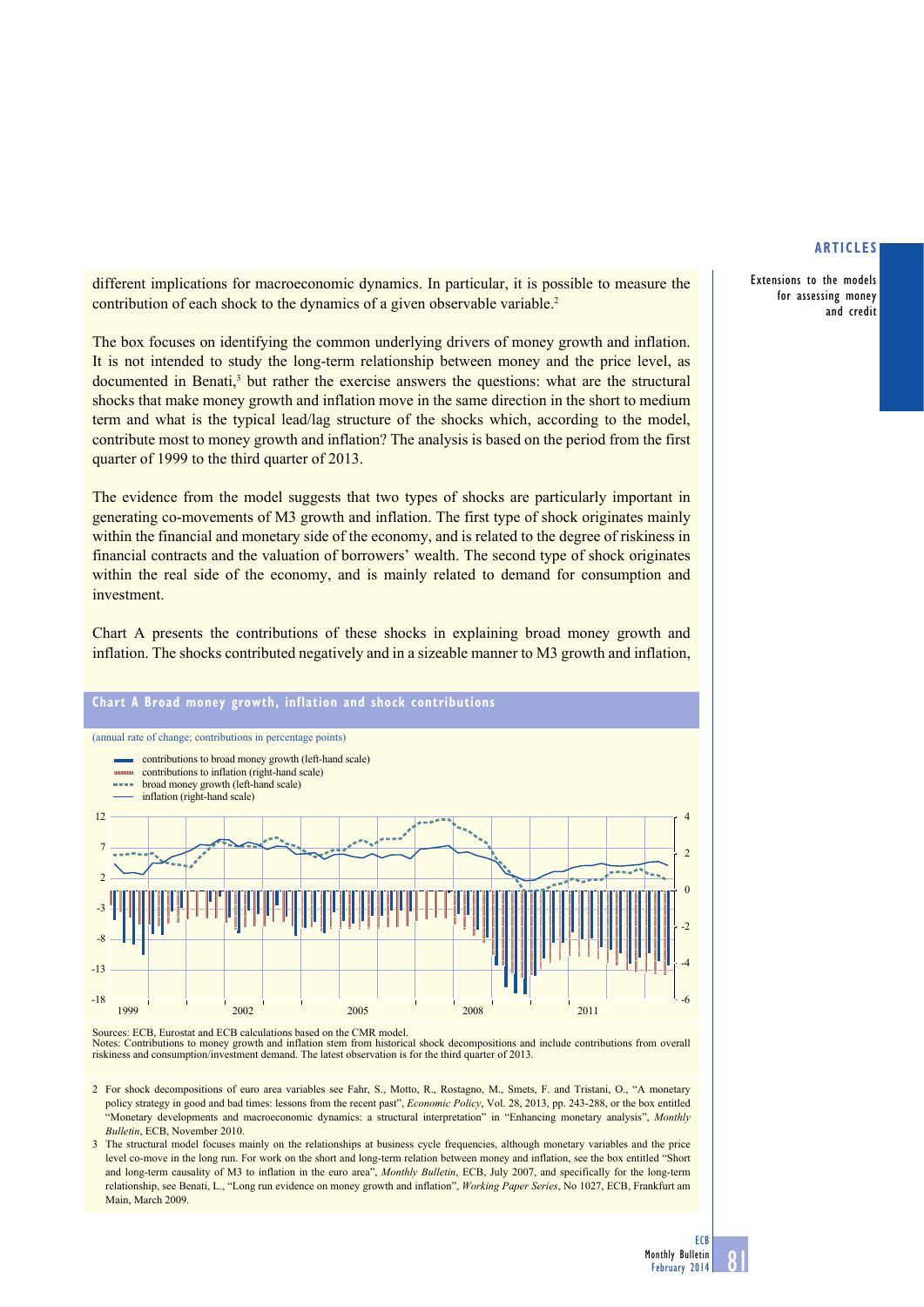especially between 2008 and 2010. This is in line with an interpretation by which financial sector stress and the sudden fall in investment implied a strong reduction in loan and money creation. As a result, inflationary pressures also subsided, albeit to a smaller degree and with a lag.<sup>4</sup>

To analyse the typical lead/lag structure between money growth and inflation, Chart B shows the dynamic correlation of the contribution of these two types of shocks to money growth and inflation at different leads and lags. Negative/positive numbers on the horizontal axis represent quarters for which the contributions to inflation lag/lead those to M3 growth. The chart shows that contributions to money growth lead those to inflation by a few quarters, whereby the exact lead structure depends on the type of shock. An increase in money growth due to these types of shocks is hence expected to be

#### **Chart b Correlation between shock contributions to broad money growth and inflation**



Source: ECB calculations based on the CMR model. Values on the horizontal axis indicate leads and lags of inflation (annual change of GDP deflator) relative to broad money growth (M3). Negative values indicate quarters by which inflation series is lagged compared with M3 growth.

followed by increases in inflation a few quarters further on. Monetary aggregates are therefore helpful in assessing the transmission of these shocks to future inflation rates.

Two main transmission channels may explain the lead/lag structure of the contributions between the variables in this model. First, positive shocks related to investment and consumption demand spur additional expenditures, which require the creation of monetary means of payment. As expenditure grows, inflationary pressures are generated. Second, favourable shocks related to riskiness and the value and availability of collateral for greater borrowing and investment affect loan dynamics and money and, at the same time, boost demand and inflation.<sup>5</sup>

Overall, the analysis shows that shocks originating within the financial and monetary side of the economy play a crucial role in explaining the co-movement of money growth and inflation. It thereby confirms earlier evidence that developments in monetary aggregates do contain information about the outlook for inflation. Hence, money-based inflation forecasts can improve forecasts based on the economic analysis, as found in Fischer et al.6

- 4 Inflation did not fall by the entire contribution from the shocks because of counteracting effects from other shocks, in particular, declines in productivity.
- 5 The dynamic response to a riskiness shock is also discussed in the box entitled "Bank behaviour and macroeconomic developments" in "The supply of money – bank behaviour and the implications for monetary analysis", *Monthly Bulletin*, ECB, October 2011.
- 6 Fischer, B., Lenza, M., Pill, H. and Reichlin, L., "Monetary analysis and monetary policy in the euro area 1999-2006", *Journal of International Money and Finance*, Vol. 28, 2009, pp. 1138-1164.

# **2.2 The leading indicator properties of M1 for activity**

A well-established empirical fact in the euro area is that turning points in real M1 tend to lead those in real GDP.7 Economically, this relationship is likely to stem from the fact that liquid balances are

7 See the box entitled "Stylised facts of money and credit over the business cycle", *Monthly Bulletin*, ECB, October 2013.

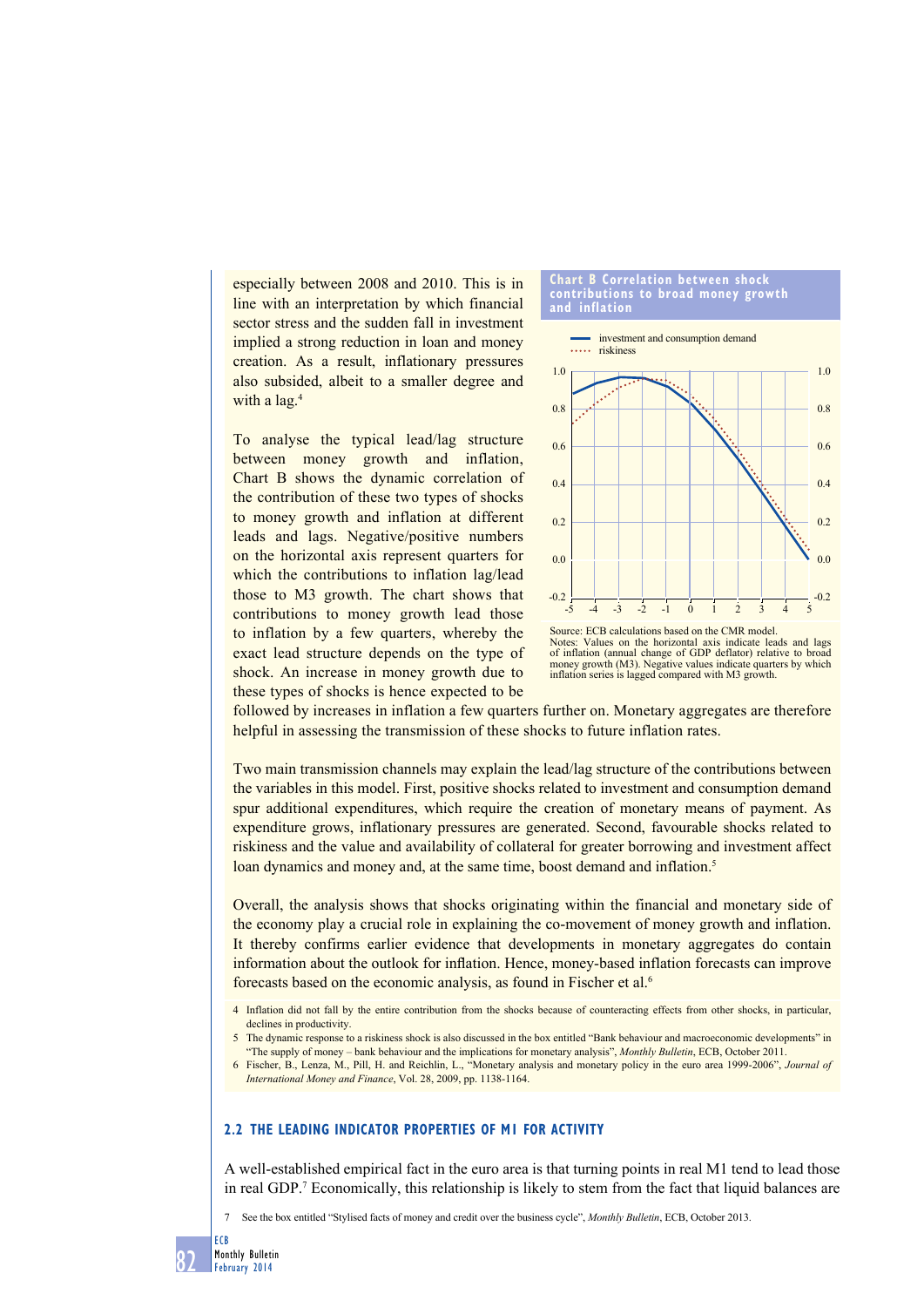Extensions to the models for assessing money and credit

held in M1 mainly for transaction purposes and, therefore, an increase in such balances is a harbinger of increased spending. At times, however, other motives for holding M1 can become relevant and possibly dominant. For instance, at times of elevated uncertainty, portfolio considerations may favour highly liquid, non-risky assets, such as deposits included in M1. In this case, the question arises as to whether these portfolio-driven flows into M1 may distort or even destroy the leading indicator properties of this aggregate for real economic activity.

To address this issue, the dynamics of real M1 are interpreted using a time-varying parameter vector autoregression (TV-VAR) model.<sup>8</sup> The TV-VAR approach offers a highly flexible statistical representation of the data, allowing changes over time in the dynamic relationship between the variables. It is, therefore, particularly appropriate as a framework for assessing the informational content of monetary variables in a period when the very low level of



short-term rates may have altered the preference of money-holders for liquid instruments and the historical relationship of M1 with other economic variables.<sup>9</sup>

Economic theory can inform the TV-VAR model so that it can be used to decompose observed M1 developments into the contributions of the various underlying forces that are driving them.<sup>10</sup> Such a decomposition is provided in Chart 4, which identifies the contributions to real M1 growth of disturbances to spending preferences of the private sector and to productivity, as well as of disturbances to the level of the opportunity cost of holding M1. This decomposition shows how aggregate demand and productivity forces have shaped the cyclical component of real M1 growth, notably the drag that these two forces exerted on M1 growth both during the recession of 2007/08 and more recently.

The decomposition also suggests that M1 dynamics were significantly influenced by "other" factors. Notably, these factors pushed real M1 growth up between the fourth quarter of 2008 and the third quarter of 2010 and then again starting in the third quarter of  $2011$ .<sup>11</sup> Both periods were

<sup>8</sup> The model, which also features stochastic volatility, is based on the methodology presented in Gambetti, L. and Musso, A., "Loan supply shocks and the business cycle", *Working Paper Series*, No 1469, ECB, Frankfurt am Main, September 2012. The specification used here includes real GDP, the GDP deflator, a short-term money market interest rate and M1 deflated using the GDP deflator.

Indeed, recent empirical macroeconomic literature has shown that multivariate models with time-varying parameters and stochastic volatility provide some advantages for structural analysis in the presence of potential changes of relationships which may have taken place in recent years owing to the short-term interest rates approaching the zero lower bound. See, for example, Baumeister, C. and Benati, L., "Unconventional Monetary Policy and the Great Recession: Estimating the Macroeconomic Effects of a Spread Compression at the Zero Lower Bound", *International Journal of Central Banking*, Vol. 9-2, 2013, pp. 165-212.

<sup>10</sup> More formally, this involves imposing identifying sign restrictions, derived from theoretical models such as Andrés, J., López-Salido, J. D. and Nelson, E., "Money and the natural rate of interest: Structural estimates for the United States and the euro area", *Journal of Economic Dynamics & Control*, Vol. 33, 2009, pp. 758-776.

<sup>11</sup> In the latter episode, the impact only became visible in the contribution to the annual growth rate in the fourth quarter of 2011.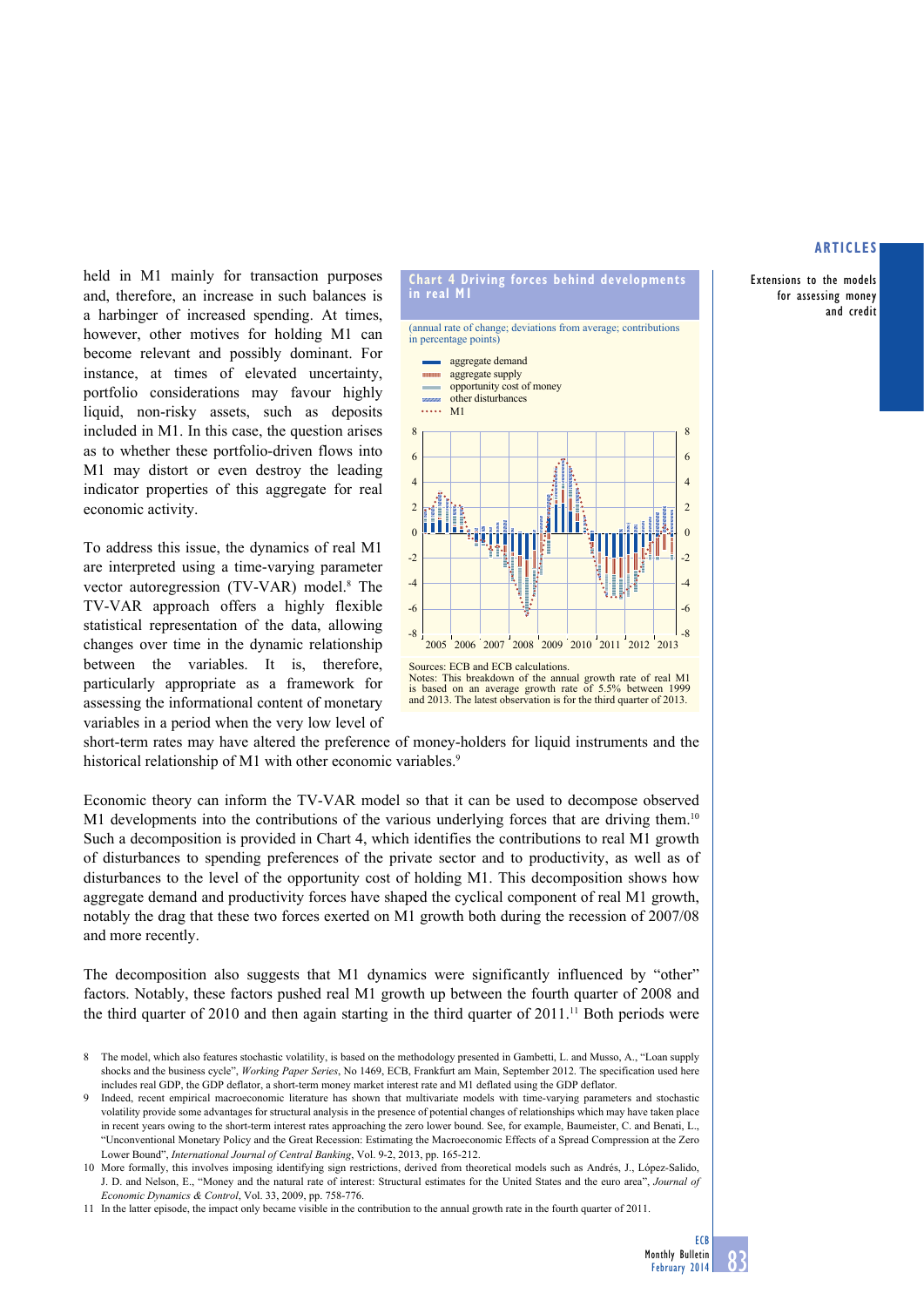characterised by heightened financial stress, the first as a result of the collapse of Lehman Brothers. In the second period, the intensification of tensions in European sovereign bond markets led to heightened financial stress in the euro area banking sector and the broader financial system. Stress in financial markets is generally associated with increased uncertainty regarding the valuation of financial and real assets and, therefore, has an effect on portfolio allocation decisions. Typically, uncertainty increases the value of waiting, thus providing incentives to postpone spending and investment decisions and, therefore, to hoard money. Insofar as this is the case, increased holdings of M1 will not herald imminent increases in spending. Chart 5 shows that the contribution of "other" factors to M1 growth is quite closely related to measures of financial uncertainty during this period, as was also the case around the collapse of Lehman Brothers. This suggests that the contribution of those factors can at least partly be attributed to shifts in demand for M1 related to uncertainty.

Under the influence of the positive contribution of "other" factors in late 2011, as shown in Chart 5, real M1 growth registered a turning point almost two years (about seven quarters) ahead of the subsequent turning point in the growth of real GDP (see Chart 6). This represents a deviation from the regular lead of three to four quarters in the association between real M1 turning points and the turning points in real activity. However, a counterfactual measure of M1 growth that excludes the contribution of "other" factors – and can thus be seen as being mostly immune from the impact of uncertainty-related money demand shifts during this episode – only registered a turning point in the fourth quarter of 2011. This corresponds to a lead of only five quarters relative to the trough in real GDP growth, which is broadly in line with the historical regularity. Hence, by filtering the observed

#### **Example 5 Measures of financial uncertainty**<br> **Chart 5 Measures 1:** Apple contribution of "other" factors and the contribution of **MI** quarterly growth

(contributions in percentage points; index)





# **Chart 6 Real GdP growth, real m1 growth and real adjusted m1 growth**

(annual rate of change)



# Sources: Thomson Reuters, ECB and ECB calculations.

Notes: "CISS" is the Systemic Stress Composite Indicator.<br>For further details, see Hollo, D., Kremer, M. and Lo Duca, M., "CISS - a composite indicator of systemic stress in the financial<br>"System", *Working Paper Series*, Main, March 2012. "BHL" refers to the index derived in Bekaert G., Hoerova, M. and Lo Duca, M., "Risk, uncertainty and monetary policy", *Journal of Monetary Economics,* Vol. 60, 2013, pp. 771-788. The uncertainty measures have been normalised to zero mean and a standard deviation of 1. The latest observation is for the third quarter of 2013.

#### Sources: ECB, Eurostat and CEPR.

Notes: Shaded areas delimit euro area recessions as identified by the CEPR Business Cycle Dating Committee. For the derivation of the adjusted real M1 series see the main text. All variables are of the adjusted real M1 series see the main text. All variables are deflated by the GDP deflator. The latest observation is for the third quarter of 2013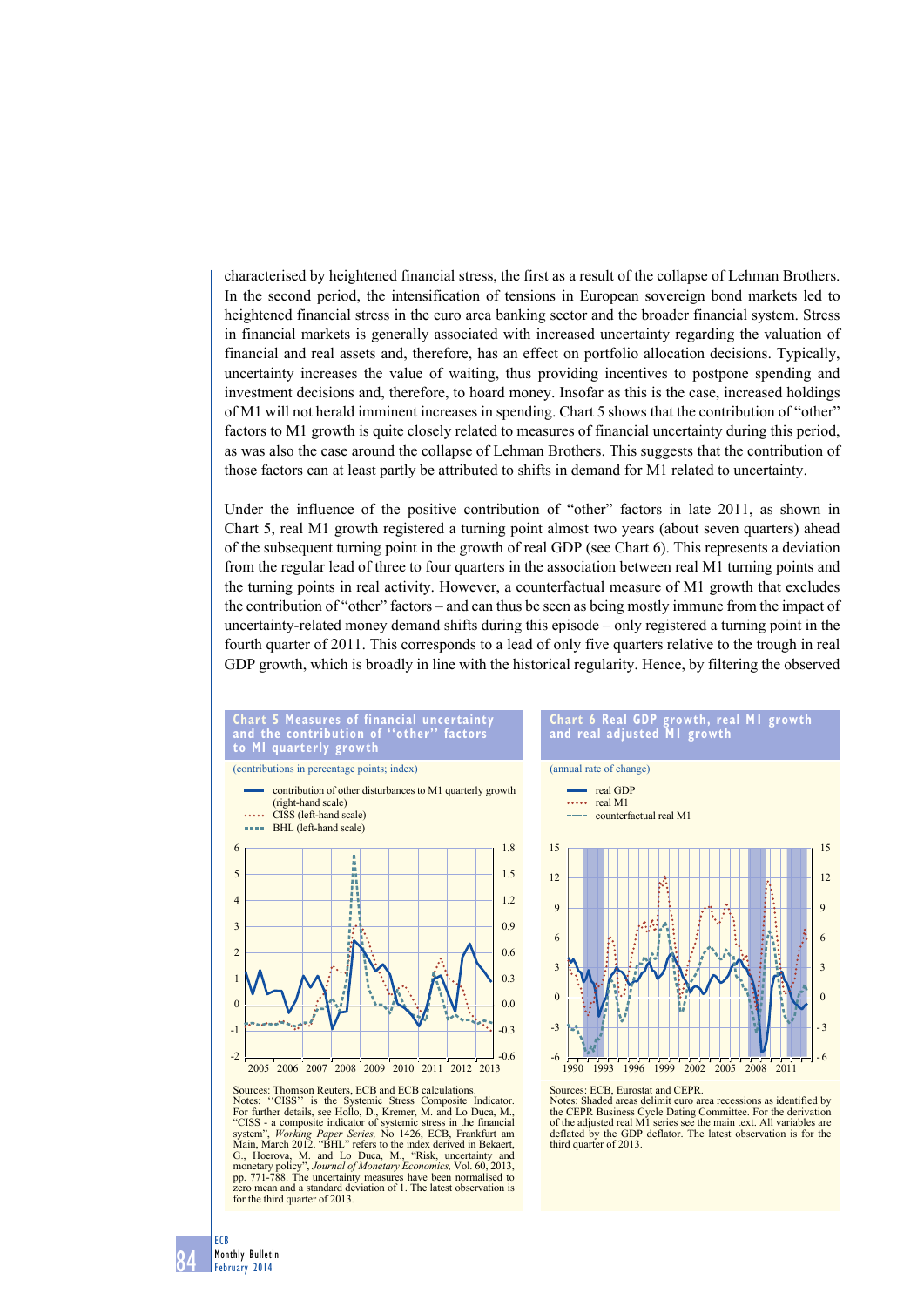Extensions to the models for assessing money and credit

M1 developments for the impact of uncertainty, the consistency of the leading indicator properties of M1 for turning points in real GDP could be largely restored. The use of such a "corrected" M1 series as a leading indicator for economic activity thus avoided the misinterpretation of headline M1 figures during this episode. While important, this analysis is partial and the relationship between narrow money, measures of uncertainty and economic activity needs to be integrated in a more formal way in economic models.

# **3 Dissecting aggregate MFI loans to the euro area non-financial private sector**

## **GENERAL CONSIDERATIONS**

In recent years, developments in euro area loans to the private sector have been affected by special factors associated with the economic and financial crisis. These range from persistent changes in risk aversion and risk perceptions by economic agents involved in credit markets (i.e. lenders, actual or potential borrowers and investors) to a number of non-standard monetary policy measures aimed at restoring the proper functioning of the monetary policy transmission mechanism. Moreover, the sovereign debt crisis, among other factors, has led to heightened heterogeneity across countries along various dimensions, including an atypical fragmentation of credit markets.

These developments have given rise to new challenges in the analysis of non-financial private sector loans. To address them, new data have been made available, ranging from new survey data such as the "Survey on the access to finance of small and medium-sized enterprises in the euro area"12 to individual MFI data (since September 2012, see Box 2). Beyond new data, modelling advances have been necessary to analyse loan growth in the current environment. Selected recent advances are illustrated in the following sub-sections, which include extensions of available frameworks for loan demand modelling, new models for conditional forecasting of loans and extensions of empirical models for structural analysis, namely for the identification of loan supply restrictions. The advances presented here should be seen as illustrative examples of techniques used to analyse loan growth, which are continuously being enhanced.

## **advances in loan demand modelling**

The decline observed in the annual growth of loans to the private sector since mid-2011 has given rise to a number of important questions of policy relevance. One key issue is whether the banking sector is channelling enough funds to non-financial corporations and households to support the recovery of private investment and consumption, or whether remaining structural challenges or other impairments are dampening the prospective recovery. In this respect, assessing developments in bank loans to the non-financial private sector, i.e. loans to households and loans to non-financial corporations, becomes a central task. On the one hand, this results from the continued primary importance of MFI loans as a source of financing for non-financial corporations (as well as for households) in the euro area, although the role of corporate debt issuance has increased since the crisis started.13 On the other hand, non-financial corporations and households represent the key sectors driving private domestic demand, while non-monetary financial intermediaries (i.e. insurance corporations and pension funds and other financial intermediaries) tend to base their decisions on financial considerations, leading to more volatile lending flows to this sector.

<sup>12</sup> These survey data are available from 2009 onwards. For the latest available data, see the box entitled "Survey on the access to finance of small and medium-sized enterprises in the euro area: April to September 2013", *Monthly Bulletin*, ECB, November 2013.

<sup>13</sup> See, for example, the Structural Issues Report on "Corporate finance and economic activity in the euro area", by the Task Force of the Monetary Policy Committee of the ESCB, *Occasional Paper Series*, No 151, ECB, Frankfurt am Main, August 2013.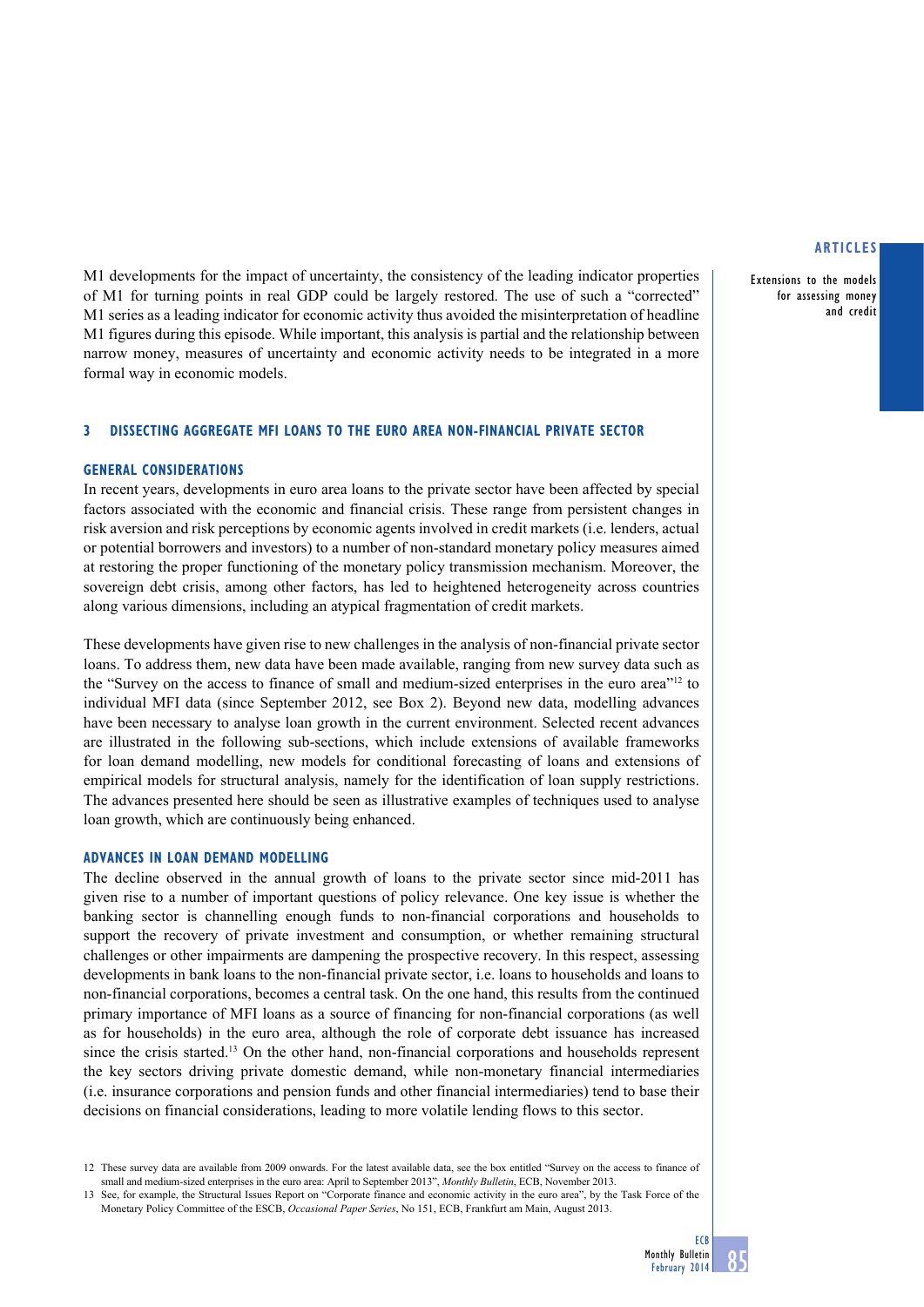Thus, a central question is whether the provision of loans by MFIs to the non-financial private sector is sufficient to support the upturn in economic activity. This issue can be addressed by carrying out simulations which take into account the state of the business cycle and historical relationships between variables in the context of standard loan demand models. However, such models need to be adapted to the current circumstances. Not only do they need to focus on the non-financial private sector, as opposed to the whole private sector, so as to abstract from excessive volatility arising from purely financial market forces, but additional factors that have become potentially important drivers of bank loans should also be taken into account. The latter include the ECB's non-standard monetary policy measures introduced in the euro area in recent years to support the banking system and thus, indirectly, also credit markets (from the "enhanced credit support" measures from October 2008 onwards to the two three-year longer-term refinancing operations announced in December 2011). In addition, the crisis has put serious pressure on firms' and banks' profits and balance sheets and has led to substantial changes in risk aversion and perceptions.

Given the above considerations, the standard loan demand model used in the euro area since the start of Stage Three of EMU in the context of the quarterly ECB/Eurosystem staff macroeconomic projections and of the monetary analysis, based on the vector error-correction model (VECM) approach, has seen considerable changes.<sup>14</sup> These include a shift in the focus from loans to the private sector to loans to the non-financial private sector and the inclusion of the euro overnight index average (EONIA) spread (i.e. the EONIA minus the rate for the main refinancing operations) and risk variables as exogenous variables in the model. The EONIA spread is used to evaluate the extent to which the ECB's non-standard liquidity provision measures have alleviated the funding constraints of banks and have indirectly supported the provision of bank loans to the real economy during the crisis period. In turn, the risk variables are used to assess by how much the deterioration in the profitability and balance sheets of banks and higher risk aversion and perceptions could have limited bank credit growth in recent years.<sup>15</sup>

Such a framework helps to assess whether developments in MFI loans to the non-financial private sector are in line with the prevailing macroeconomic and financing conditions and historical regularities. More precisely, this can be undertaken by carrying out a forecast of MFI loans from 2005 onwards (i.e. from the period just before the strong growth of loans was observed between 2006 and 2007) conditional on the parameters estimated using data up to mid-2010 (i.e. just before the sovereign debt crisis) and on actual developments of the explanatory variables over the whole sample period.<sup>16</sup> The simulations based on the latest version of the extended VECM suggest that, until the third quarter of 2013, the profile of loans to the non-financial private sector in the euro area was broadly in line with the current state of the business cycle, financing conditions and historical regularities (see Chart 7). However, since mid-2013, the level of lending growth has reached the lower end of the uncertainty bound. As a result, euro area loan growth may be characterised as weak, but probably reflecting forces that can be explained on the basis of the prevailing economic

<sup>14</sup> These models do not only explain loan growth on the basis of short-term movements in the explanatory variables, but they also provide quantitative estimates of the long-run "equilibrium" level of loan growth and thus allow to monitor the build-up of exuberances and their corrections over time. For early applications to euro area data, see Calza, A., Gartner, C. and Sousa, J., "Modelling the demand for loans to the private sector in the euro area", *Applied Economics*, Vol. 35, 2003, pp. 107-117. For the use of sectoral loan demand models in the context of the quarterly ECB/Eurosystem staff macroeconomic projections and other more recent applications, see Papademos, L.D. and Stark, J., op. cit. (especially Annex 6 of Chapter 7).

<sup>15</sup> Other changes include replacing short-term and long-term market interest rates with the composite market interest rate, computed as the weighted average of short-term and long-term market interest rates using the shares of outstanding amounts of short-term and long-term loans to non-financial corporations and households in total loans to the non-financial private sector as weights, as a cost variable, and including real house prices into the long-term relationship to be able to assess the impact of housing market dynamics on loans.

<sup>16</sup> It was necessary to extend the estimation period beyond the start of the simulation to capture the impact of non-standard measures and bank-specific risk on loan dynamics during the financial and sovereign debt crisis. Indeed, the values for EONIA spread and bank-specific risk were insignificant before the crisis.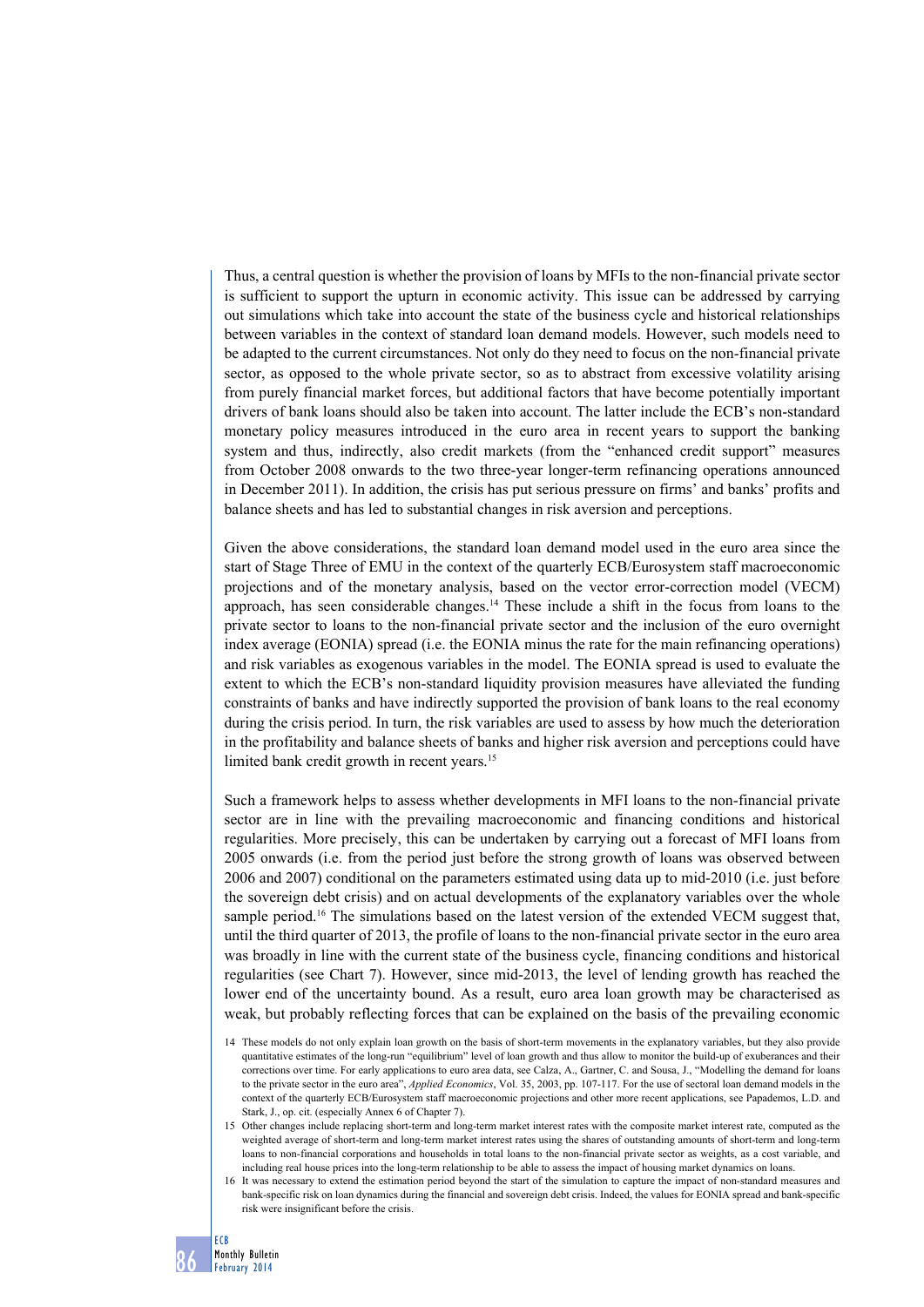Extensions to the models for assessing money and credit



**Chart 7 Actual versus simulated developments in mfi loans to the non-financial private** 

Sources: ECB, Eurostat, Moody's and ECB calculations. Notes: Based on a vector error correction model with three lags according to Akaike information criterion. The model relates real MFI loans to the non-financial private sector (adjusted for loan sales and securitisation) to real GDP, house prices, the composite market interest rate, the EONIA spread, corporate risk and bank risk. Simulated from the first quarter of 2005 onwards, with the model parameters estimated for the period from the first quarter of 1985 to the second quarter of 2010, conditional on actual developments of explanatory variables. The latest observation is for the third quarter of 2013.







conditions. At the same time, in view of potential endogeneity problems, these results should be interpreted with caution.<sup>17</sup>

An additional application of the extended VECM approach, which can provide useful information for interpreting loan developments, is represented by a decomposition of loan growth in terms of the explanatory factors driving it. While this model is not a structural model and, therefore, does not allow for causality analysis, the decomposition can provide useful information in terms of approximate driving forces. Based on the extended VECM, the strong growth in lending to the non-financial private sector up to 2007 was mostly explained by robust developments in real economic activity, continuous increases in real house prices and an underpricing of risk (see Chart 8). The current weakness in loans to the non-financial private sector is explained by a number of factors. First, the low level of economic and housing market activity. This is signalled by the broadly zero contribution to loan growth from economic activity and a negative contribution from house prices in recent quarters.<sup>18</sup> Second, bank-specific risks also continue to strongly dampen lending growth. This is likely to mirror the banks' still weak capital positions and their limited ability to absorb new adverse shocks and loan write-downs. These factors may limit banks' risk-taking and the granting of credit to the real economy, despite the recapitalisations of banks in the past quarters. At the same

17 More precisely, developments in model fundamentals depend also on credit availability and financing conditions, suggesting that endogeneity problems may affect them.

<sup>18</sup> Over the model estimation period, the average contribution of real GDP to annual real loan growth has been around two percentage points, compared with the current broadly zero contribution.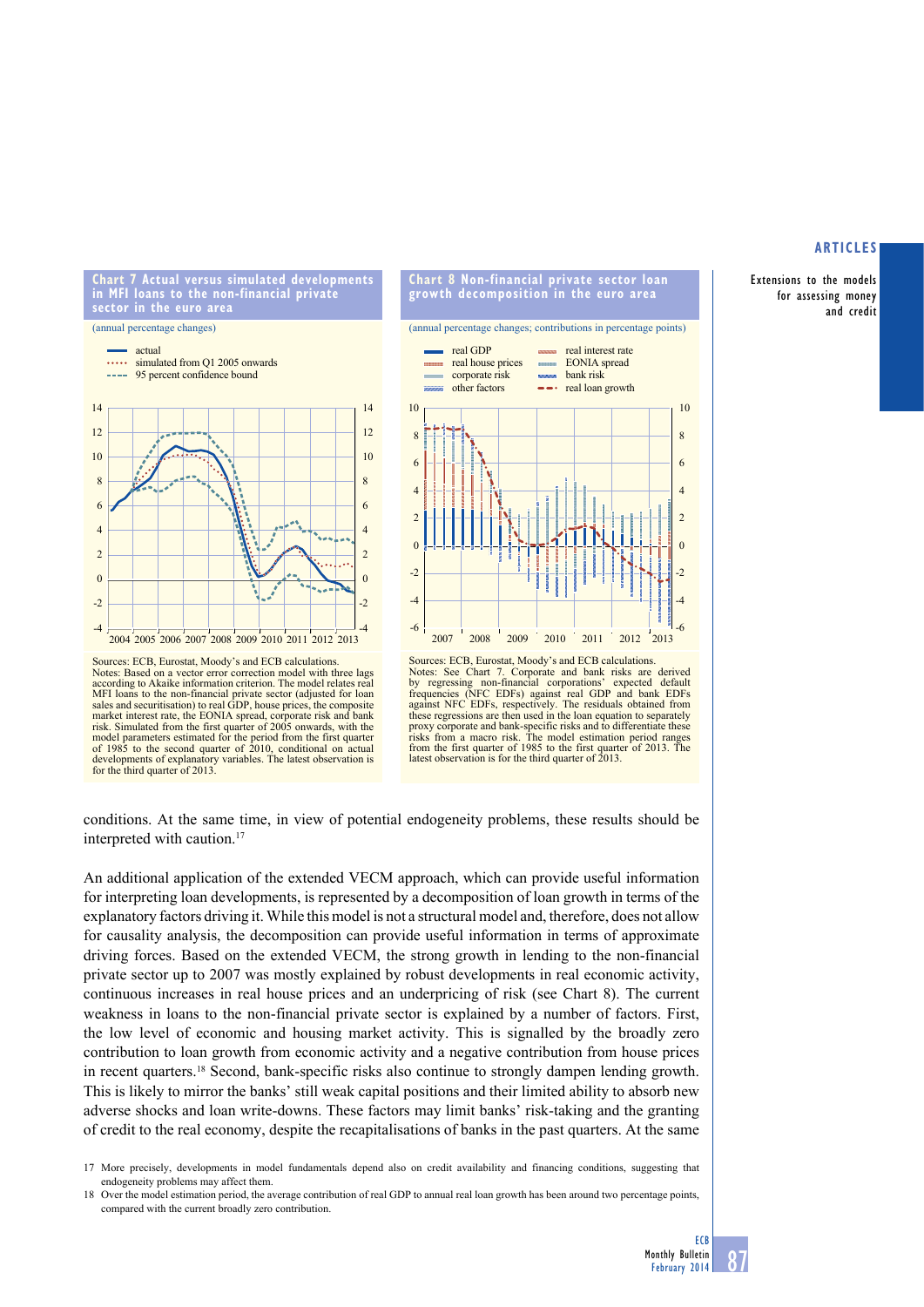time, the VECM would support the view that the ECB's liquidity providing operations implemented so far and the low level of monetary policy interest rates remain the only factors supporting loan dynamics. More specifically, they have alleviated banks' funding pressures, contained credit supply effects and lowered the financing costs of banks and the broader economy. This is evident from the positive contributions of the EONIA spread and real interest rates on loan growth in recent quarters. Adding thus the contribution of the EONIA spread factor and the bank risk factor enables a better picture of the actual impact of bank-specific factors to loan dynamics to be derived.

## **advances in conditional forecasting models of loans to non-financial corporations**

One of the main features of the financial crisis which has hit the euro area economy over the past few years has been the emergence of significant fragmentation, among other dimensions, across euro area countries. Credit markets have not been immune from this fragmentation. For monetary policy, this aspect of the crisis did not imply a change in the ECB's role in macroeconomic stabilisation, which remains the maintenance of price stability. However, it has implied adjustments in the intensity and choice of instruments of monetary policy to repair the transmission of monetary policy by reducing fragmentation in the economy.<sup>19</sup> Overall, in the context of monetary analysis, the emergence of significant financial fragmentation warranted a refinement in the tools needed to assess credit market developments. More precisely, while the euro area remains the reference geographical and economic aggregate for the ECB's economic and monetary analysis, financial fragmentation and the increased heterogeneity of credit market developments among euro area countries during the financial crisis warrants complementing the euro area perspective with a country one.

An example of such an endeavour in the context of monetary analysis is represented by a recently developed multi-country Bayesian VAR (BVAR) for loans to non-financial corporations, which extends the model of Giannone, Lenza and Reichlin  $(2012)^{20}$  Such a modelling approach has the advantage over other modelling frameworks, such as the VECM discussed above, that it allows for a large set of variables to be analysed simultaneously, without incurring the so-called curse of dimensionality typically arising in a data-rich environment. Moreover, by comparing results of the euro area aggregate VECM with the country-specific results from the BVAR, findings and interpretations can be cross-checked across tools.

The recently developed multi-country BVAR model helps to assess loan developments not only from a country-specific perspective, but also from a more specific sectoral perspective, with loans to non-financial corporations being the centre of attention. This focus can be justified by the fact that sectoral loans exhibit different cyclical properties and are driven by somewhat different determinants, aspects which may be particularly important when analysing developments at the country level. More precisely, the model includes 30 macroeconomic and credit variables for the four largest euro area economies, i.e. Germany, France, Italy and Spain.21

<sup>19</sup> For an elaboration of such analysis, see the speech by Benoît Cœuré on "Monetary policy in a fragmented world" at the 41st Economics Conference of the Oesterreichische Nationalbank, Vienna, 10 June 2013.

<sup>20</sup> Giannone, D., Lenza, M. and Reichlin, L., "Money, credit, monetary policy and the business cycle in the euro area", *CEPR Discussion Paper,* No 8944, April 2012. For more details, see Altavilla C., Giannone, D. and Lenza, M., "The financial and macroeconomic effects of the OMT announcements", *CSEF Working Paper,* No 352, January 2014.

<sup>21</sup> The variables included for each country are: real GDP, GDP deflator, M3, loans to non-financial corporations (NFCs), ten-year government bond yields, lending rates to NFCs, the Expected Default Frequencies (EDFs) for NFCs; and, for the euro area: the EONIA rate and a measure of euro area bond market volatility. The EDFs are computed by Moody's Analytics and measure the default probabilities of NFCs under alternative macroeconomic scenarios. The implied bond volatility for the euro area (changing composition) is constructed by averaging the (end-of-period) implied volatility on call and put options of the Eurex Generic 1st "RX" Future. This future contract is based on long-term notional debt securities issued by the German Federal Government with a term of between eight-and-a-half and ten-and-ahalf years.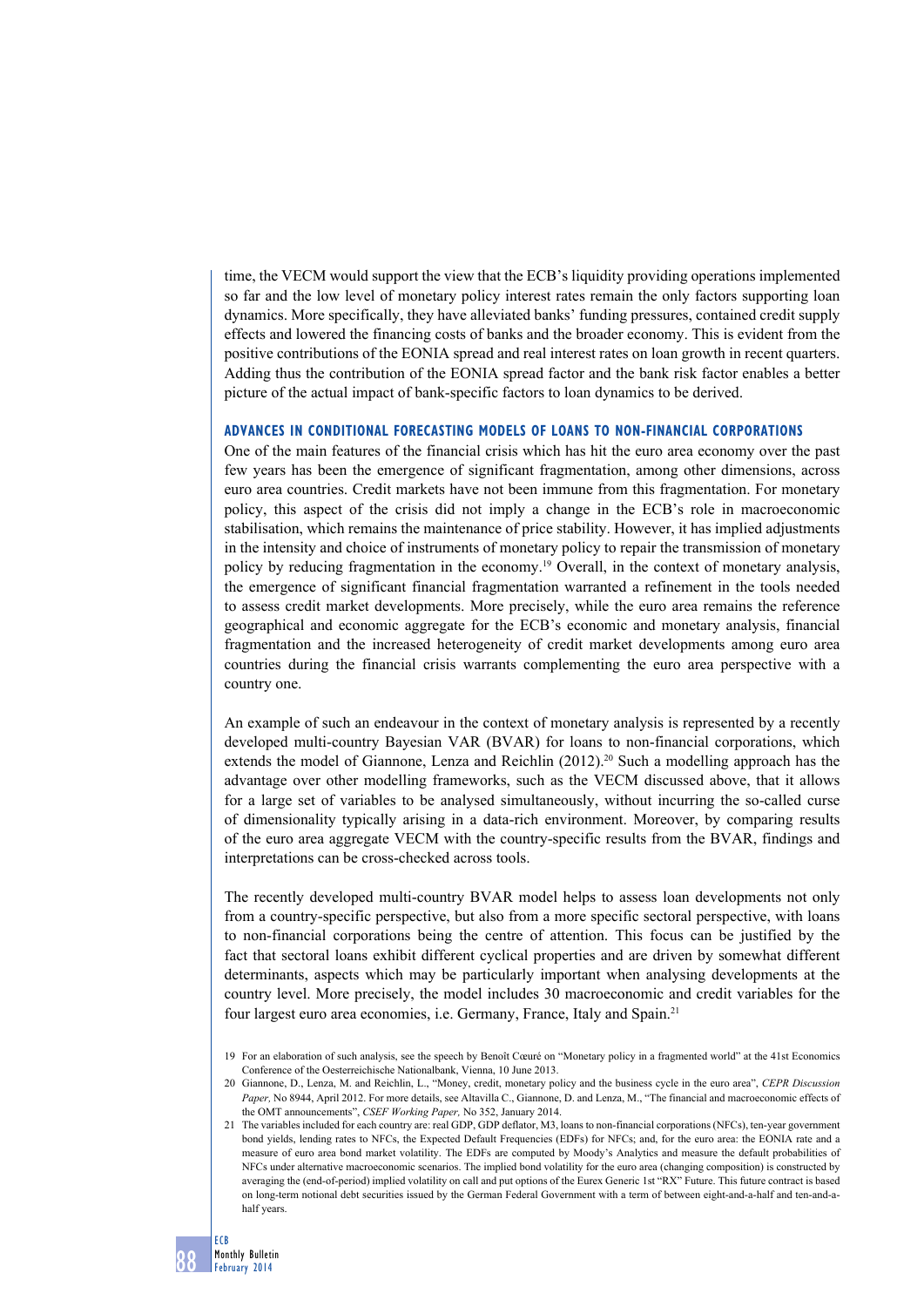Extensions to the models for assessing money and credit

This framework can be used to address the question of whether observed dynamics of loans to non-financial corporations conform to what can be expected on the basis of the current stage of the business cycle and historical regularities, based on a simulation similar to that carried out using the VECM, with minor differences mainly dictated by technical differences between the two models. By way of illustration, observed non-financial corporation loan dynamics are compared with the forecasts from the third quarter of 2004 onwards for non-financial corporation loans conditional on pre-credit boom relationships between variables (i.e. parameters of the model estimated over the sample from the first quarter of 1991 to the second quarter of 2004) and on observed



Sources: ECB and ECB estimates.

Notes: The model includes Germany, France, Italy and Spain. Variables included: for each country: real GDP, GDP deflator, M3, credit<br>to NFCs, ten-year government bond yields, lending rates to NFCs, EDFs for NFCs; for the e volatility. Simulated from the third quarter of 2004 onwards with the model parameters estimated for the period from the first quarter of 1991 to the second quarter of 2004 (i.e. out-of-sample simulation) conditional on ac observation is for the third quarter of 2013.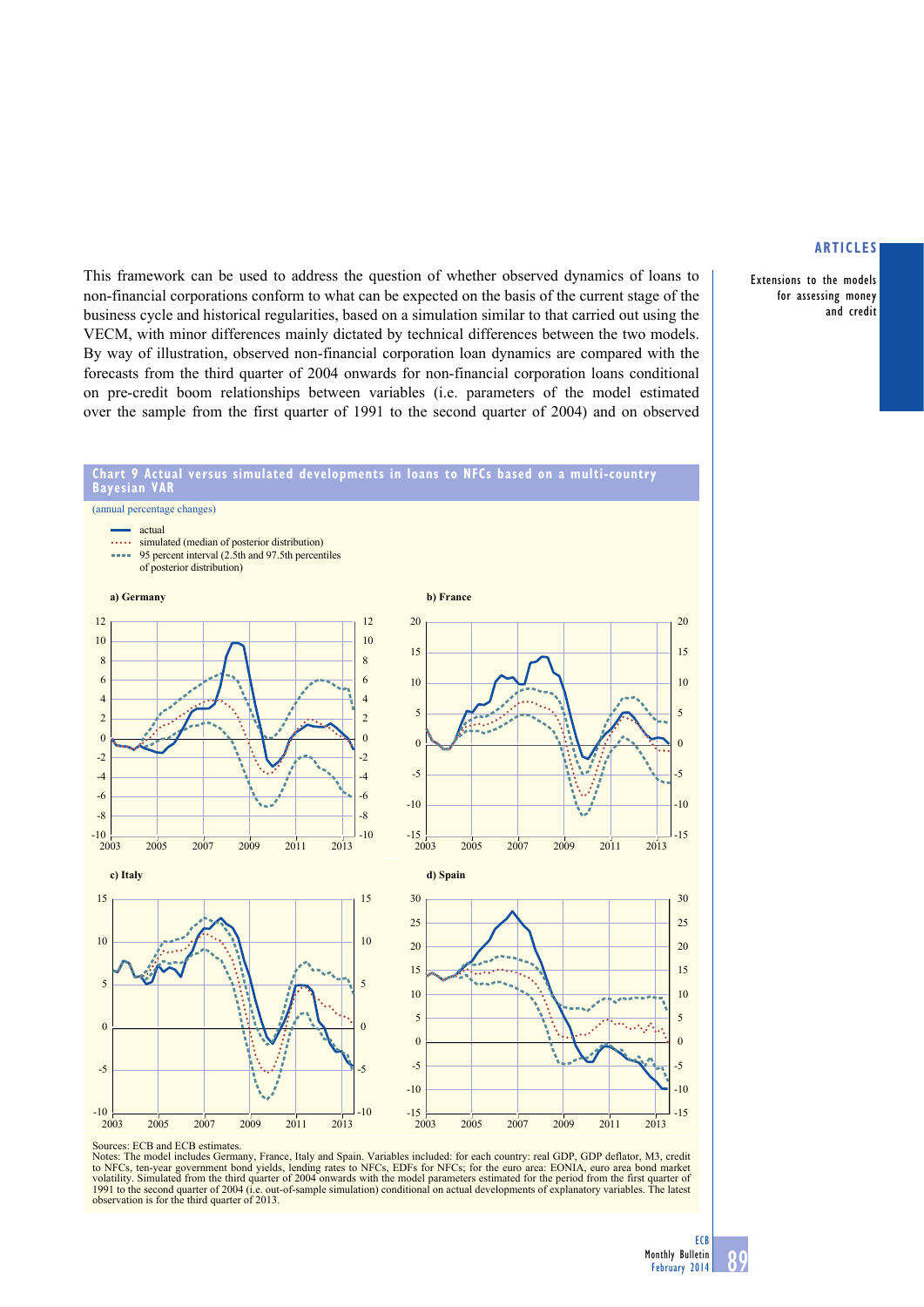macroeconomic developments (i.e. actual developments for all explanatory variables except loans over the forecast period).

The results of the simulation suggest that, in all four countries, non-financial corporation loan growth was excessive for some period before the crisis (see Chart 9). Such evidence stands in contrast to the results of the euro area VECM, which did not provide evidence of excessive lending over that period, possibly because the latter model included a component that captured the underpricing of risk. This difference can thus be explained in part by different technical modelling choices and different variables. As regards the evidence for the most recent quarters, the simulation based on the BVAR suggests that in Germany and France, over the past four years, non-financial corporation loan growth has been broadly in line with the state of the business cycle and with past regularities. By contrast, in Italy and especially in Spain, recent non-financial corporation loan growth appears to be weaker than what could be expected on the basis of historical regularities. These results appear to be consistent with the results of the VECM, indicating what might be behind the recent evolution of observed non-financial private sector loan growth close to the lower bound in the simulation based on the latter model, thereby offering some support to the robustness of such results. At the same time, the BVAR simulation suggests that, currently, the level of outstanding loans to nonfinancial corporations implied by the conditional forecasts is close to the actual one observed in both Spain and Italy, suggesting that the recent weakness in non-financial corporation loan growth represents mainly a correction of the excessive loan growth prevailing in previous years.

#### **advances in empirical structural modelling of loan supply shocks**

From a monetary policy perspective, it is important to understand the main driving forces of loans to the private sector. In this respect, a core question is the relative importance of demand versus supply forces. For example, at the current juncture it is necessary to assess whether the weakness in loan growth is mainly due to insufficient demand for loans from potential borrowers or, to a larger extent, to supply restrictions associated with problems in the banking sector, such as funding difficulties, which impair the supply of loans to households and non-financial corporations. Indeed, in cases of excessively weak loan growth due to insufficient private sector demand, the central bank may, under some conditions, intervene optimally with standard monetary policy measures to support the overall economy. In the opposite case of weak lending activity resulting from loan supply restrictions – for example, associated with malfunctioning interbank markets – the central bank might implement temporary non-standard monetary policy measures to support the banking sector, by reducing impairments which limit the optimal provision of loans to the private sector, thereby supporting indirectly the recovery in economic activity. At the same time, from a policy perspective, it is essential to differentiate the role of credit markets as sources of disturbances or shocks from their role in propagating shocks that originate in other sectors of the economy, such as unexpected changes in investors' confidence or unanticipated technological innovations. Indeed, banks' balance sheet conditions are an important determinant for the provision of loans to households and to nonfinancial corporations. These conditions change both endogenously due to economic conditions and exogenously due to factors directly affecting banks capital and financing capacity.

Different approaches can be used to disentangle demand from supply forces driving lending flows, as well as loan changes associated with credit supply shocks from those arising from the propagation of other shocks through the credit markets. These range from the assessment of available survey data to model-based estimates of loan supply restrictions.22 While survey data and reduced-form models can provide useful indications on the role of demand and supply forces driving credit, only

22 For a more detailed discussion, see, for example, the article entitled "Recent developments in loans to the private sector", *Monthly Bulletin*, ECB, January 2011.

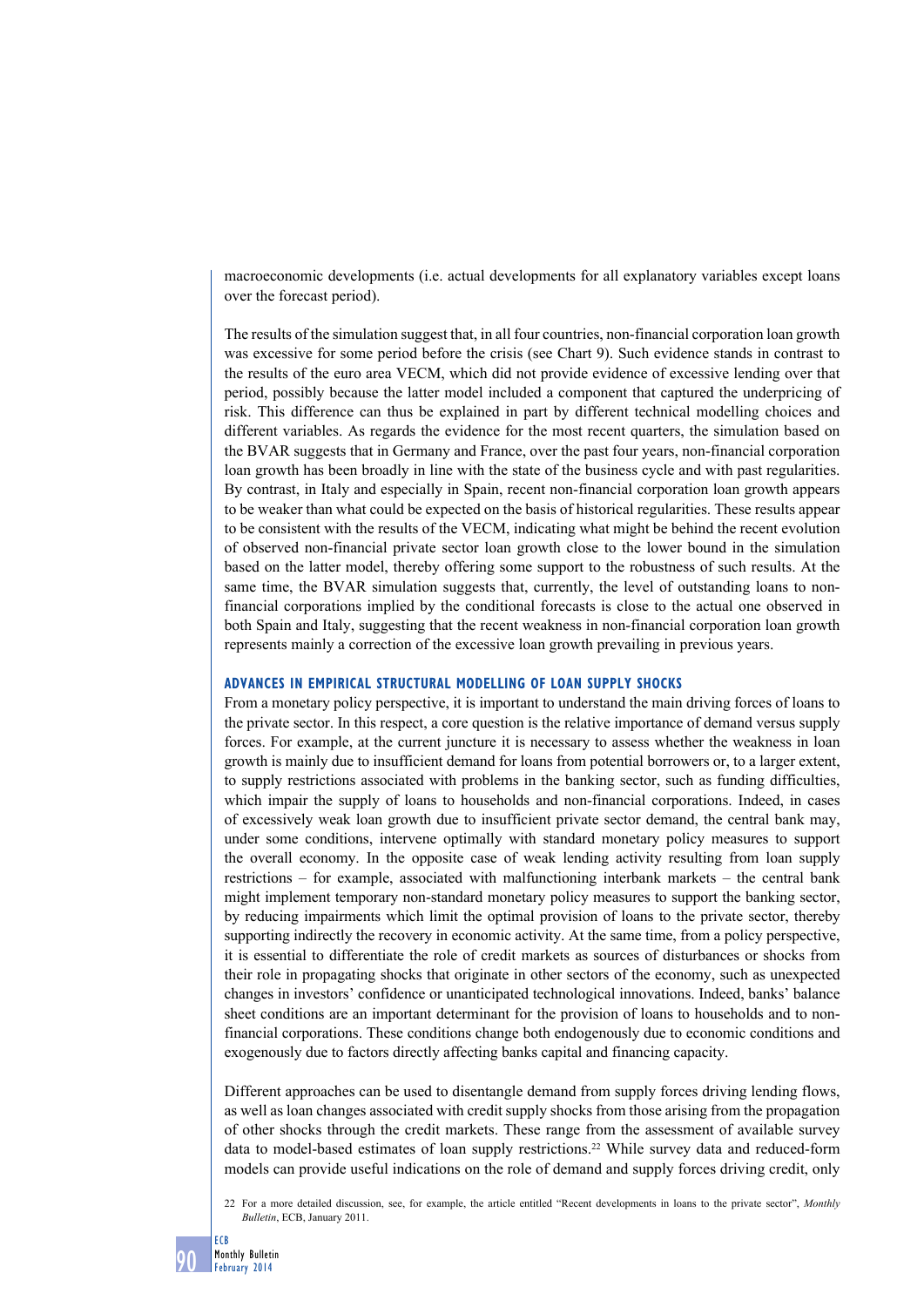Extensions to the models for assessing money and credit

structural models can allow for a causal analysis. In this respect, a recent example of an extension of an empirical structural model aimed at identifying loan supply shocks is represented by the development of a structural vector autoregression (VAR) model with time-varying parameters and stochastic volatility (TV-VAR), similar to the model on the leading indicator properties of M1 for activity, as presented in Section 2.2.23 The model focuses on loans to the non-financial private sector and allows for the identification of loan supply shocks in the euro area. The adoption of a framework allowing for time-varying parameters and stochastic volatility is important, as recent years have seen changes in the macroeconomic environment, including a structural decline in macroeconomic volatility starting between the mid-1980s and the early 1990s, depending on the countries considered, changes in the volatility of shocks and possibly further gradual structural changes in the economy, for example persistently affecting economic agents' risk aversion, as a result of the recent unusually long and deep economic and financial crisis. Thus, a TV-VAR model provides one avenue for deriving estimates of the impact of loan supply shocks capturing changes in the parameters and stochastic volatility characterising macroeconomic, monetary and financial variables. Loan supply shocks are identified by assuming that, if adverse, they are associated with a decrease in loan volumes and an increase in lending rates – based on the assumption that banks would implement such unexpected loan supply restriction by restricting loan volumes and/or by increasing the lending rate such that, at aggregate level, both effects would be visible. Moreover, it is assumed that, among other effects, such shocks would lead to a decrease in real GDP and a decrease of HICP inflation, as the adverse effect of such shocks on households and non-financial corporations would lead them to reduce their expenditure, thereby reducing aggregate demand.<sup>24</sup>

The evidence based on the TV-VAR model suggests that signs of time variation can be found for the euro area between 1980 and 2013, both in the parameters and in the volatility of residuals. For example, the variance of the equation of loan growth shows signs of change over time, having increased in the most recent years of the sample (see Chart 10). This can be interpreted as reflecting the increased volatility which has characterised macroeconomic and credit conditions since the start of the crisis, supported by the fact that the variance of the equations of most of the other variables in the model, including real GDP growth, exhibits a similar increase in the most recent years of the sample.

To address the issue of the relative role of demand versus supply forces driving loan growth, and the role of credit markets as originators of disturbances versus propagators of shocks other than loan supply shocks, a counterfactual exercise may be carried out. More precisely, once the model is estimated, it is possible to derive the evolution of the variables in the model in the absence of loan supply shocks (conditional on the estimated parameters and variances and the identification scheme adopted), i.e. by setting the contribution of loan supply shocks to zero over the whole sample. Such an exercise suggests that loan supply shocks have a non-negligible impact on the euro area economy in selected episodes. For example, during the recession experienced in the euro area between 2008 and 2009, associated with the intensification of the financial crisis starting with the collapse of Lehman Brothers on 15 September 2008, non-financial private sector loan growth fell from a peak of close to 10% in late 2007 to slightly negative levels in late 2009. According to the TV-VAR model, in the absence of loan supply shocks, counterfactual loan growth would have decreased from around 9% to just below 2% (see Chart 11). In other words, while loan growth declined during

<sup>23</sup> See Gambetti, L. and Musso, A., "Loan supply shocks and the business cycle", *Working Paper Series*, No 1469, ECB, Frankfurt am Main, September 2012.

<sup>24</sup> More precisely, the identification is achieved via sign restrictions on the impulse response functions. Thus, for example, it is assumed that an adverse loan supply shock would be associated with a negative response of loan growth and a positive response of the lending rate and would lead to negative responses of real GDP growth, inflation and the short-term reference interest rate.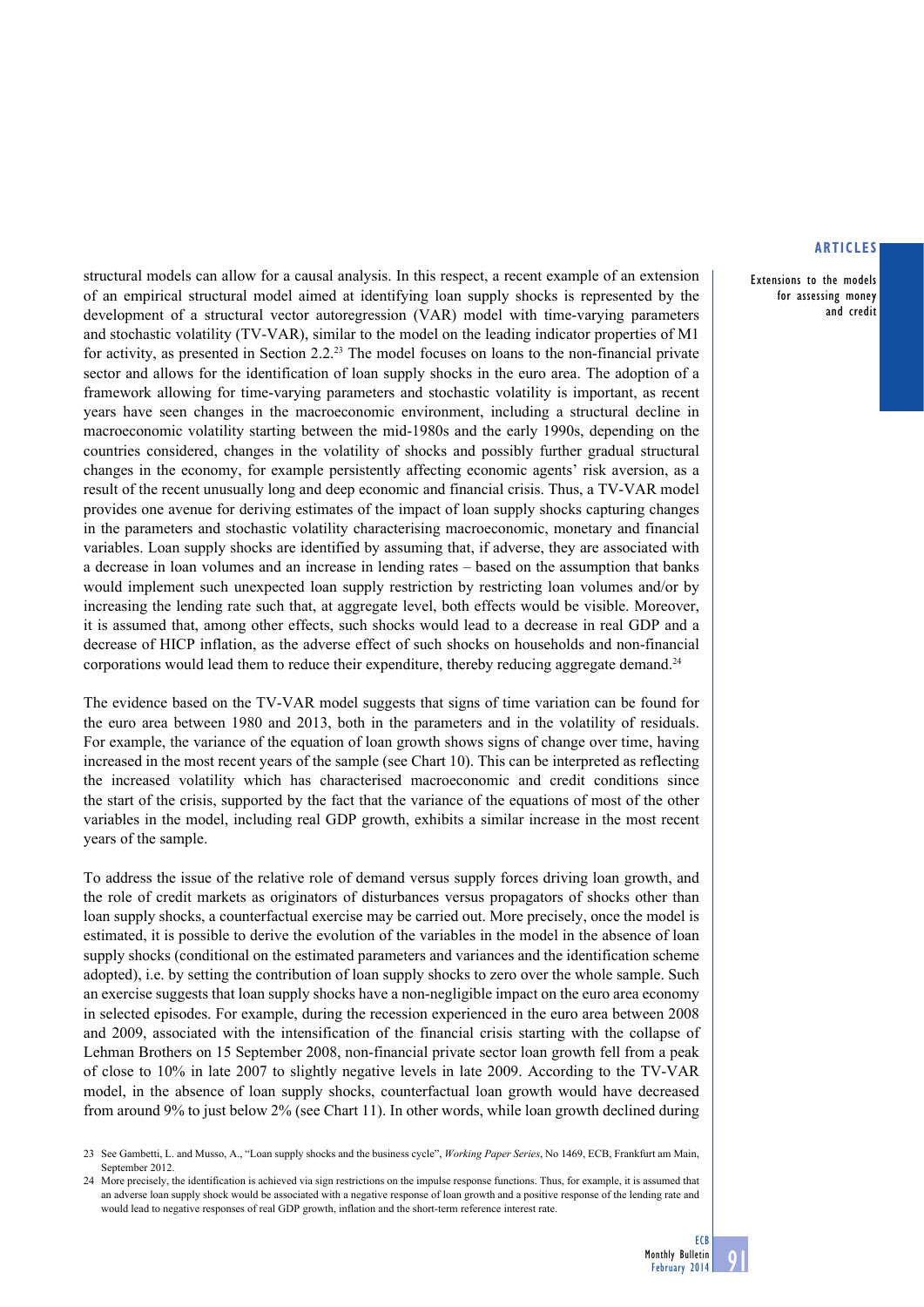

that period by more than ten percentage points, in the absence of loan supply shocks, it would have decreased by about seven percentage points, suggesting that adverse loan supply shocks explain about 30% of the decline. Thus, the model suggests that the main forces driving the fall in loan growth over this period are likely to be associated with factors other than unanticipated loan supply restrictions, and most likely can be related, to a large extent, to a fall in demand in the recessionary environment. At the same time, it also indicates that loan supply shocks had a non-negligible impact on credit markets. A similar exercise indicates that, of the most recent loan growth decline, from the third quarter of 2011 to the third quarter of 2013, about 25% can be explained by the estimated loan supply shocks. In this case, too, the recession that started in 2011 is likely to have led to a significant fall in loan demand, although bank balance sheet conditions probably played some role in explaining the decline in loan growth.

## **Box 2**

# **Exploiting the cross-sectional dimension for monetary analysis: the use of individual MFI data**

The fragmentation of financial markets across borders and between institutions in the aftermath of the collapse of Lehman Brothers became more acute after the onset of the sovereign debt crisis in early 2010. Fragmentation rendered further enhancements to monetary analysis

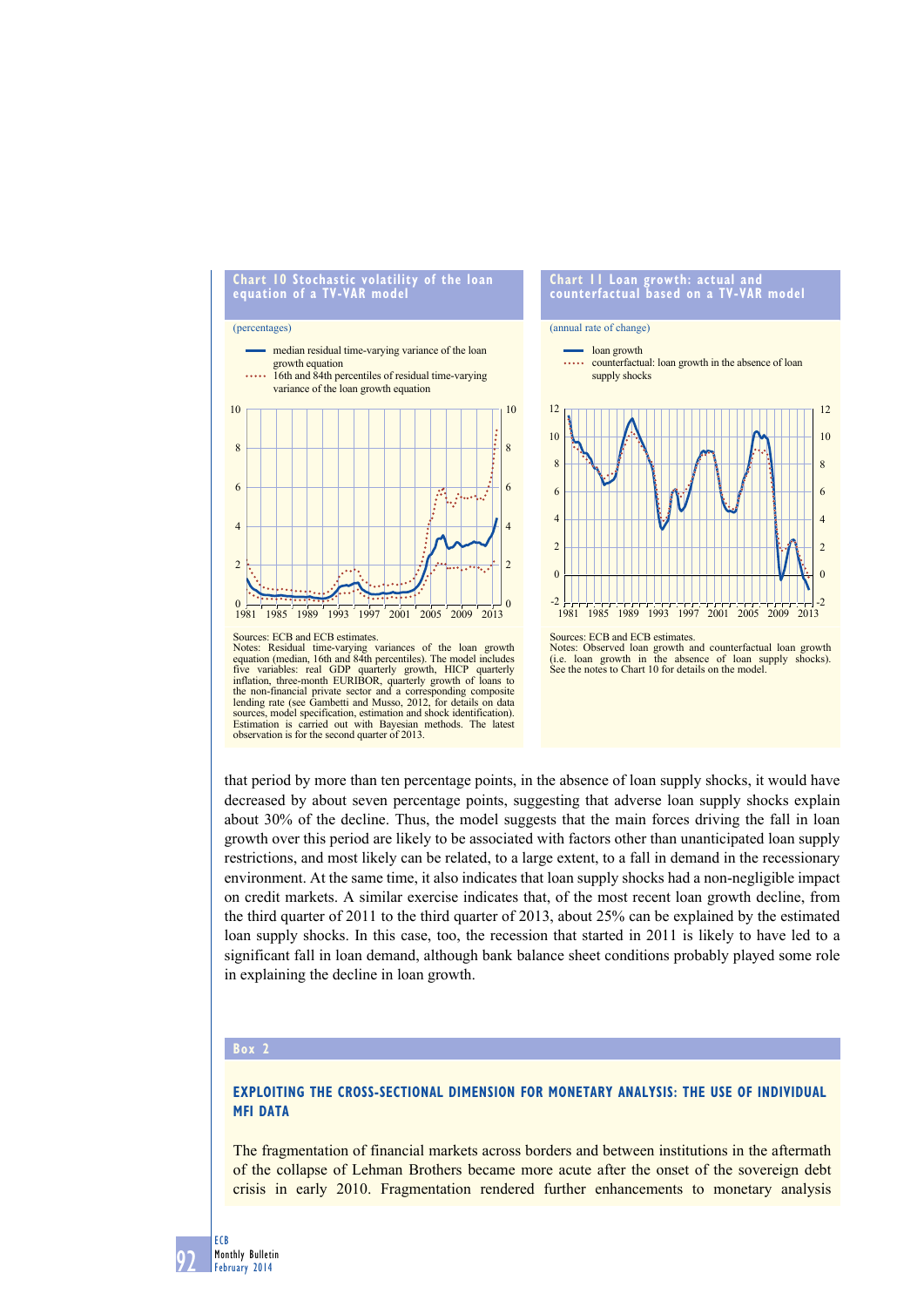Extensions to the models for assessing money and credit

increasingly necessary as it impaired the transmission of monetary policy along multiple dimensions. Disruptions along a spatial dimension arose once euro area countries' response to monetary policy easing became more diverse, particularly in stressed countries; along a vertical dimension, once these impairments became increasingly pronounced over time, in parallel to the exacerbation of the sovereign debt crisis; and, lastly, along a horizontal dimension as individual MFIs' responses to monetary policy became affected by their individual characteristics.

Crucially, the analysis of the latter dimension, which highlights the importance of individual bank characteristics, has not been supported in the past by standard monetary analysis tools. Aggregated monetary data alone were unable to support either the analysis of the distributional effects of money and credit, or the analysis of the heterogeneous cross-sectional behaviour of MFIs. The use of individual MFI data has helped to bridge this gap. Once individual bank characteristics can be linked to specific funding and lending outcomes, more accurate information on the relevance of supply-side constraints can be extracted.

This box introduces the new ECB datasets which contain individual MFI data for a sample of MFIs located inside the euro area. It then illustrates how granular data improve the analysis of MFI lending by shifting the analytical focus beyond a mere country or sectoral perspective, and delving into banks' heterogeneous lending behaviour by classifying MFIs according to their respective borrower type. The box demonstrates how the new dataset helps to pin down some of the impairments which developed in the monetary policy transmission mechanism.

# **Data on individual MFIs for monetary analysis**

Since the end of September 2012 the ECB has been receiving from NCBs individual MFI data of a sample of euro area banks for the purposes of monetary analysis. Balance sheet indicators are reported on a monthly basis to the NCBs under ECB statistical requirements defined in Regulation ECB/2008/32.<sup>1</sup> Interest rate indicators stem from Regulation ECB/2009/07<sup>2</sup> and have been reported for a finite period of time. The datasets, which are treated as strictly confidential, are transmitted and used within the Eurosystem in accordance with Regulation (EC) No 2533/98 as amended, meaning that they focus on monetary analysis and are accessed by a limited number of named staff. The reporting sample of MFIs has been defined to ensure sufficient coverage of euro area MFI balance sheet developments. Accordingly, the dataset accounts for approximately 70% of outstanding amounts of main assets, loans to non-financial corporations (NFCs) and to households.

The asset side indicators collected include: loans to households, NFCs and governments, private and public sector securities, external and other assets (which include inter-MFI loans and loans to non-monetary financial intermediaries other than insurance corporations and pension funds, i.e. other financial intermediaries). On the liability side, the dataset includes information on deposits from the non-financial private sector (with household and NFC deposits separately identifiable), the public sector and other financial intermediaries, as well as securities issued by MFIs and external liabilities. Loan data are adjusted for securitisation activities.

<sup>1</sup> Regulation ECB/2008/32 of 19 December 2008 (OJ L 15, 20.1.2009, p. 14) will be in place until January 2015 when ECB/2013/33 (OJ L 297, 7.11.2013, p. 1) will enter into force.

<sup>2</sup> Regulation ECB/2009/07 of 31 March 2009 (OJ L 94, 8.4.2009, p. 75) will be in place until January 2015 when ECB/2013/34 (OJ L 297, 7.11.2013, p. 51) will enter into force.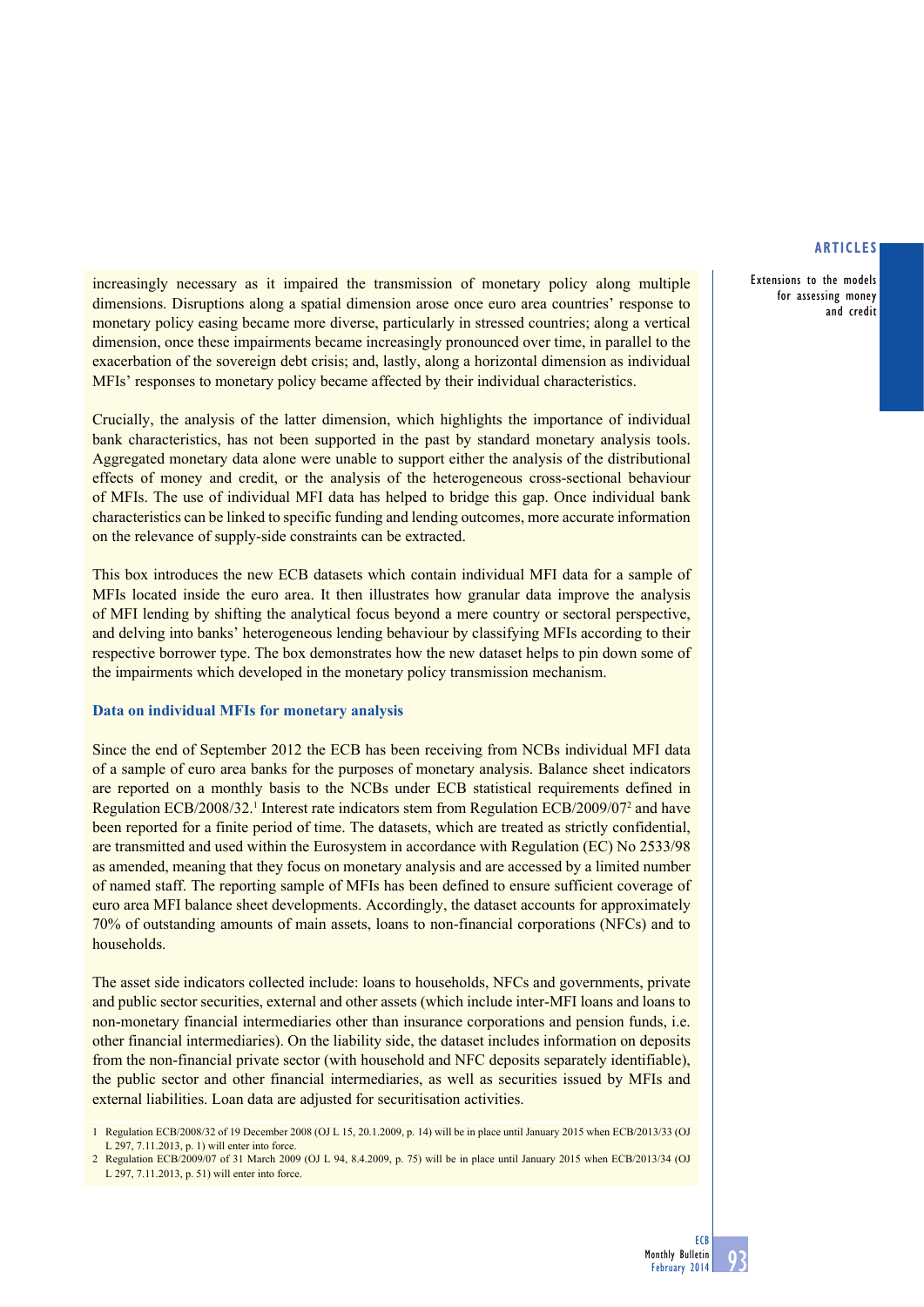## **The use of individual MFI data to assess the supply of bank credit to SMEs**

Using this wealth of information, lending dynamics may be analysed by investigating the balance sheet characteristics of different categories of banks, as well as by taking a more standard approach and dissecting loans to the non-financial private sector from a country, sectoral or temporal perspective.

This exercise shows that the higher cost of credit witnessed by small and medium-sized enterprises (SMEs) in recent periods is explained, in part, by the adverse funding conditions experienced by MFIs that focus on lending to SMEs, as well as by the deterioration in the latter's creditworthiness. In addition, by linking together balance sheet data and information on the use of collateral in Eurosystem refinancing operations at the individual MFI level, the exercise also shows that SME lenders in financially stressed countries rely more heavily on NFC-related collateral in Eurosystem credit operations. This development, coupled with recent ECB policies to extend the eligible collateral set, may eventually yield the positive effect of further supporting lending to SMEs.

SME lenders are identified using each MFI's ratio of loans to SMEs to total loans to nonfinancial corporations.<sup>3</sup> To preserve data confidentiality, MFIs located in countries which have been subject to heightened financial pressure are pooled together ("financially stressed") and their developments are measured against those of MFIs located in other euro area countries ("non-financially stressed").4 The following illustration investigates the period from July 2007 to July 2013.



## **Chart A loan to deposit ratios of individual mfis by country group and lender type**

Source: ECB. Notes: Quarterly data, winsorised at the 1st and 99th percentile. The latest observation is for the second quarter of 2013.

3 The average ratio of new business volumes of small loans (less than €1 million) to total new business volumes of loans to NFCs between July 2011 and June 2012 serves as a proxy.

4 The financially stressed economies included in the analysis are: Ireland, Greece, Spain, Italy, Cyprus, Portugal and Slovenia.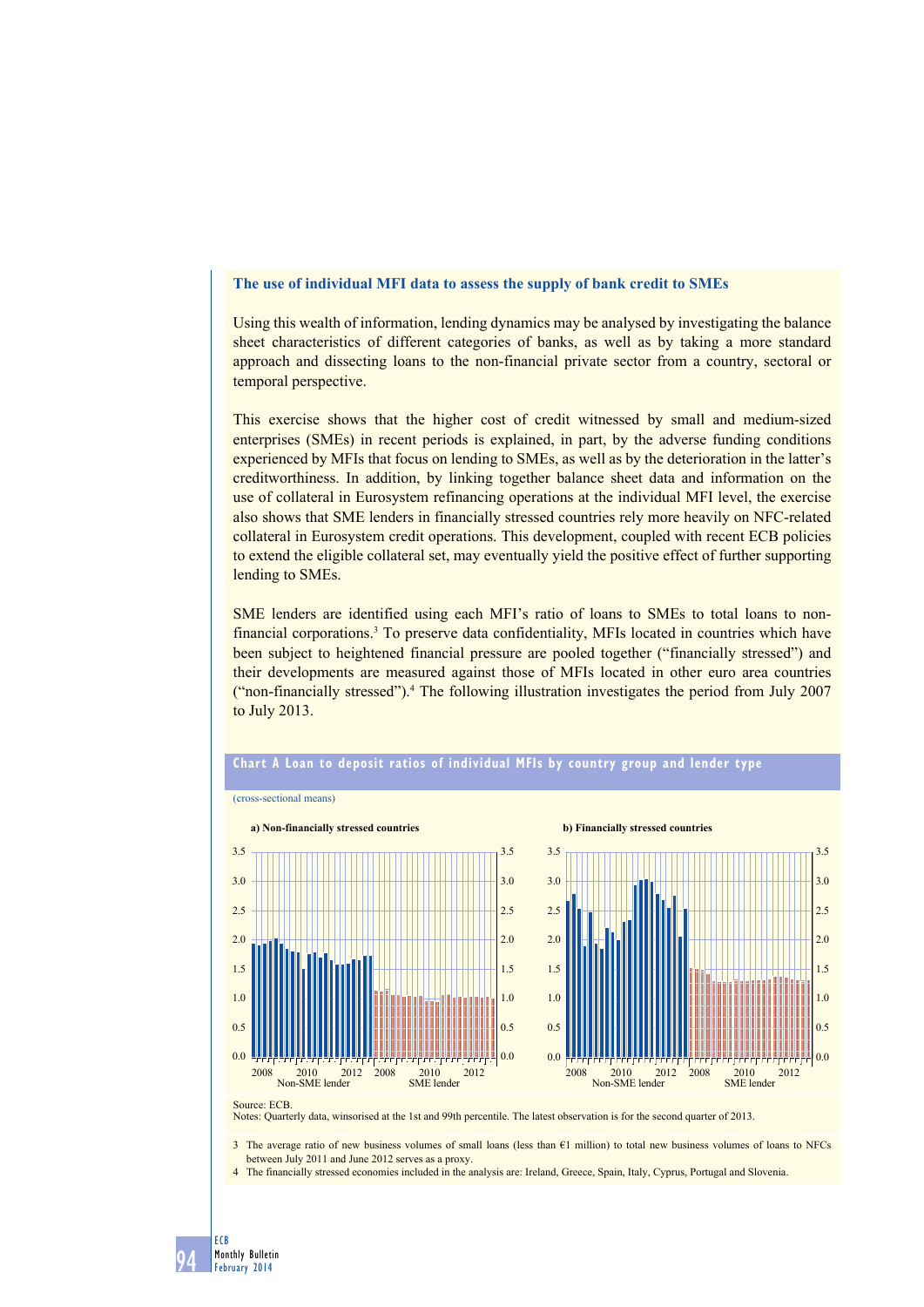Extensions to the models for assessing money and credit

On average, SME lenders in financially stressed countries are found to have higher loan to deposit ratios compared to their analogues in non-stressed countries (i.e. larger than 1, see Chart A) suggesting that bank loans have in general been financed using less stable sources of funding.<sup>5</sup> SME lenders in financially stressed countries have also seen considerable reductions in funding from the interbank market and from abroad which, albeit substituted by Eurosystem credit, has led to the emergence of funding difficulties for these MFIs. Lastly, SME lenders appear to fund themselves at higher costs compared with non-SME lenders, particularly in financially stressed countries. Their retail and wholesale funding costs, proxied by composite deposit rates (which exclude overnight deposits) and credit default swap spreads, have been more expensive. These results even hold when taking the banks' size into account. Furthermore, these funding constraints have been correlated with higher interest rates on small loans to NFCs (i.e. loans below a size of  $\epsilon$ 1 million), which are considered to be a proxy of loans to SMEs (see Chart B). However, the evidence that these constraints also correlate with weaker credit flows by SME lenders in financially stressed countries is not as compelling.<sup>6</sup>

Lastly, the exercise shows that the various changes in the Eurosystem's collateral framework, regarding additional credit claims (ACCs) and asset-backed securities (ABSs), particularly support SME lenders in the financially stressed countries who rely more strongly on NFC-related collateral in their operations with the Eurosystem. Regarding the composition of this NFCrelated collateral, credit claims account for the largest share of NFC-related collateral for banks



Notes: Charts refer to rates on small loans to NFCs with an initial fixation period of up to one year granted by 181 MFIs. The latest available observation is for June 2012.

5 Part of the difference might reflect that retail funding in Spain and Italy is raised through retail bonds. A cross-check against available aggregate data on short-term debt securities in Spain and Italy, however, reveals that the amounts outstanding are too low to have a major impact on the calculated loan-to-deposit ratios.

6 The above results are obtained using a mean comparison exercise, whereby each individual variable is regressed on an SME lender dummy and its interaction term with a dummy equal to 1 between June 2011 and June 2013. These interaction terms test whether there are significant differences (a) between SME lenders and non-SME lenders within the same country and (b) whether the difference emerged or intensified during the most recent period.